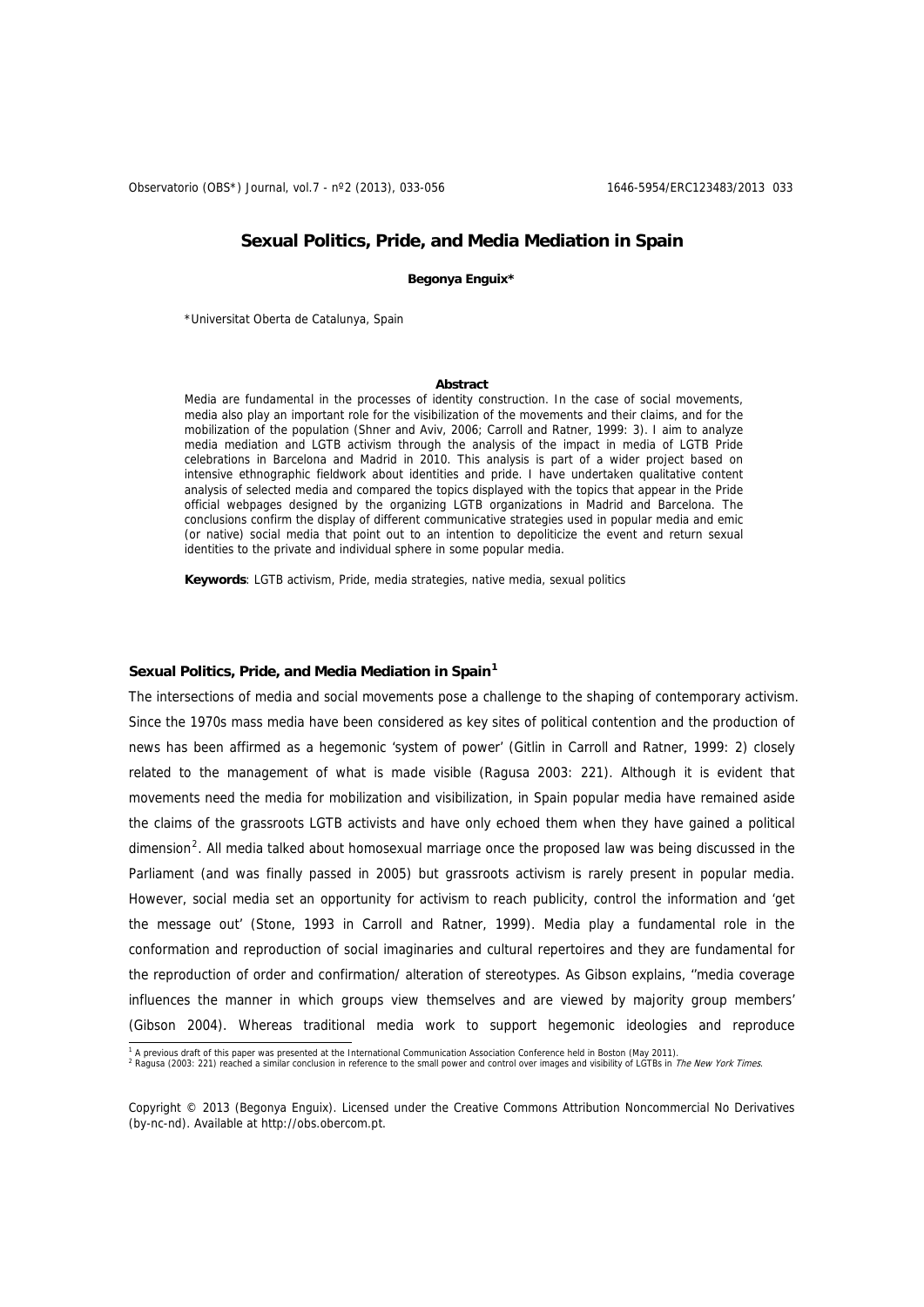heteronormativity, social movements work to challenge hegemony and challenge heteronormativity. Therefore, there are complex relationships between them that are embedded in processes of hegemony and a multiplicity of relations of subordination as Mouffe suggests (van Zoonen, 1994: 8) .

Pride parading is one of those occasions in which the popular media echo the LGTB movement because the public display of identity promoted by Pride parades is powerful (given the number of people they involve) although ephemeral. Pride parades are related to permanent organizations and cannot be isolated from the sociocultural context (LGTB activist organizations included) where they occur unless we want to convert Pride in a punctual spectacle or a tourist attraction. So it is important to analyze how Pride-related news are laid. My findings point out that most popular media objectify the Pride and separate parades from activism, thus reinforcing the tensions between media, activism and Pride. Through this objectification subtle mechanisms of domination are enacted (see Chasin 200: 159).

This analysis is part of an ongoing ethnographic research about the organizational strategies of Pride Parades that includes media mediation. It is centred in 2010 celebrations in Madrid and Barcelona (the biggest cities in Spain) and the news that appeared about this celebration in the most popular newspapers of both cities. Barcelona Pride was held on 27th June 2010; all our data are based on the articles published the following day, on 28th June 2010. The State Demonstration in Madrid was held on 3<sup>rd</sup> July 2010 so our data rely on publications on 4<sup>th</sup> July 2010. The sample that I have selected includes, for Barcelona, *El* Mundo, Público, Avui, El Periódico, El País (Catalunya) and La Vanguardia and for Madrid El Mundo, ABC, La Razón, Público, El Periódico and El País<sup>3</sup>. In selecting this sample I have had into account the diffusion of the papers and their political stance, even though it is not an objective of this article to associate the content of the news on Pride celebrations with the political bias of the paper. All the newspapers in the sample appear in the OJD<sup>[4](#page-1-0)</sup> and, in terms of diffusion, are the most important papers in both cities.

I have undercarried a detailed qualitative content analysis of media accounts of the events, considering the texts but also the images that accompanied the news.

As part of a bigger research, the analysis relies in participant observation of the celebrations but also in the data obtained in in-depth interviews to members of the organization of Madrid and Barcelona parades and members of local institutions (activists, local council, entrepreneurs).

In Spain, LGTB periodicals and magazines are very scarce (in 2013 only Shangay subsists), and social media are extensively used for communication of LGTB related issues through 'official' activist webpages and through other platforms such as facebook or blogs. For example, Madrid offers 'official' information about the LGTB Pride in four different webs: two activist webs (www.cogam.es, the page of the LGTB

<sup>&</sup>lt;sup>3</sup> Avui and La Vanguardia are Catalan newspapers. The rest are nation-wide with editions for Catalonia.<br><sup>4</sup> Source: Oficina de Justificación de la Difusión (OJD), a division of Información y Control de Publicaciones.<br>http

<span id="page-1-0"></span>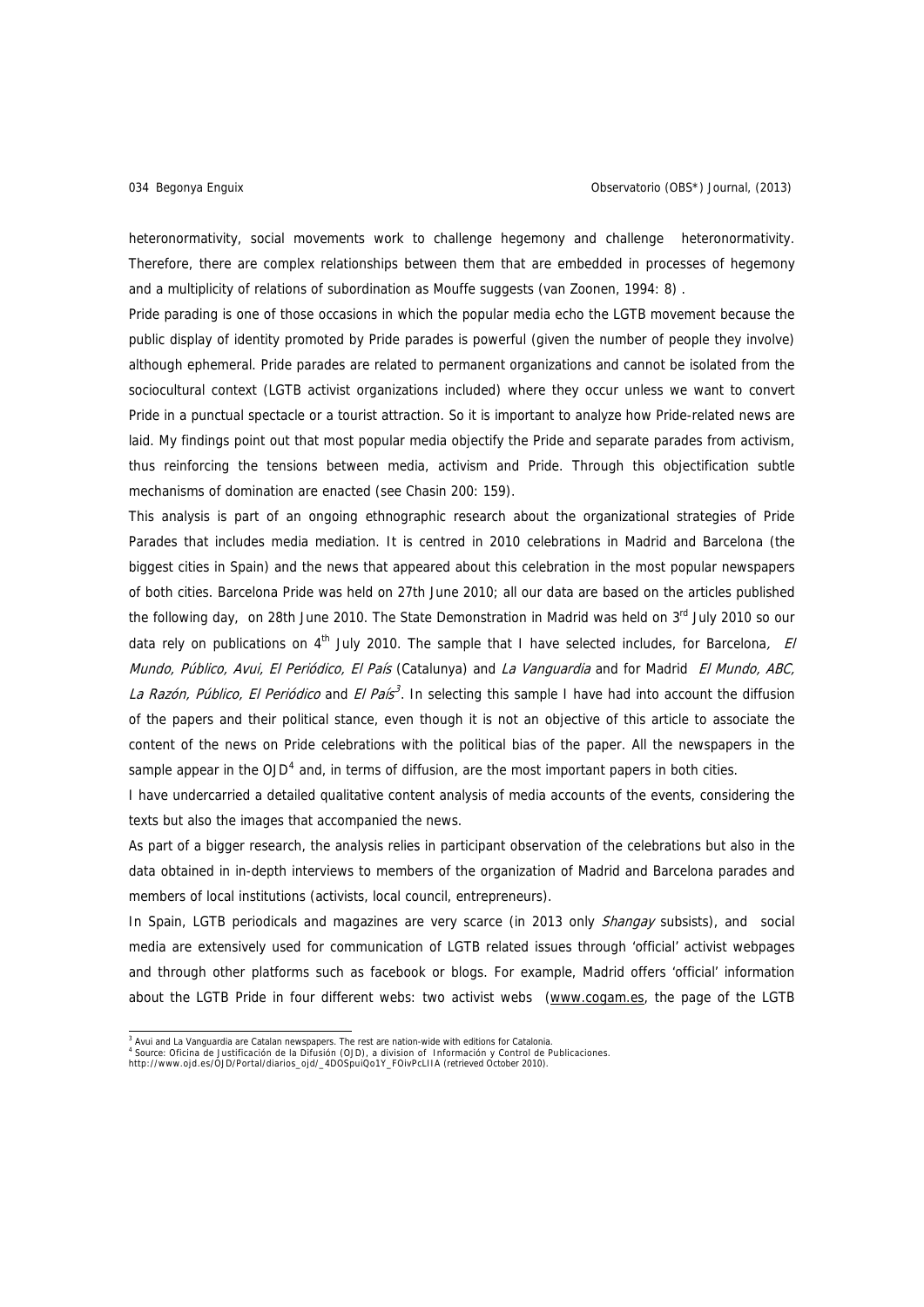Association in Madrid and www.felgtb.org, page of the Federation of Spanish LGTB associations) and two more pages centred on Madrid Pride demonstration: [orgullolgtb.org](http://orgullolgtb.org/) (patronized by COGAM and FELGTB) and www.madoweb.com (patronized by entrepreneurs with the collaboration of activists)<sup>[5](#page-2-0)</sup>. Both pages specifically devoted to the Pride consider the demonstration as the central event of the Pride Week. In the case of Barcelona, activism is fragmented and there is not a particular group that assumes entirely the Pride celebration (the 'new' Pride born in 2009); this 'new' Pride is organized by the Catalan entrepreneurial LGTB association (ACEGAL) with the collaboration of activists. There is only one page about the event, [www.pridebarcelona.org](http://www.pridebarcelona.org/es/), and it includes information about all the events of the Pride Week (including the parade).

As stated, all data are based on 2010 Pride celebrations. These events are the main LGTB public activist action. In Madrid, Pride is organized by COGAM and FELGTB (two LGTB associations) with the help of an entrepreneurial association, AEGAL. In Barcelona, it is ACEGAL, the entrepreneurial association, the association which holds more responsibility in the organization. The participation of entrepreneurs as well as recent turns towards carnivalesque presentations in patronized floats, have become a major tourist attraction; this process of 'commodification' is strongly criticized by the so-called 'critique' LGTB associations, not sheltered under the FELGTB.

Inspired by the theoretically- proved difficulties between press and social movements (activism) I considered that it would be worth contrasting the highlighted topics and the mode of exposition of the topics in the content of the news from external media (popular press as commented) and in emic or native sources of information. Thus, I decided to include in the sample both pages devoted to the event.

Following Lin Zhang (2009), the previous questions have been: which related topics with Pride events are considered in papers and webpages? Do papers treat the issue differently? How are the news on Pride framed? With these questions in mind, I codified different significant categories derived from my ethnographic analysis consisting on participant observation, unspecific observation and in-depth interviews. The significant categories I identified were: presence/absence of the event on the front-page, contents of headlines, name given to the demonstration, reference to size, dynamics between fiesta/vindication, audience, slogan and manifesto. I had into account if the organization and the participants were recalled, and also considered presence /absence of references to representational strategies, commercialization, institutionalization, conflict, framing of the event, image analysis and the economic gains granted by the event. Given the small sample, and my interest in triangulation of data, qualitative analysis turned out to suit better the objectives (vid. Piñuel, 2002; van Zoonen, 1994). As I am interested in the presence/absence of the categories but also in how they are presented, literal quotations from the news

<span id="page-2-0"></span><sup>&</sup>lt;sup>5</sup> Madoweb is no longer available and information on Pride can be now found in Madrid Orgullo: [http://www.madridorgullo.com/es/.](http://www.madridorgullo.com/es/)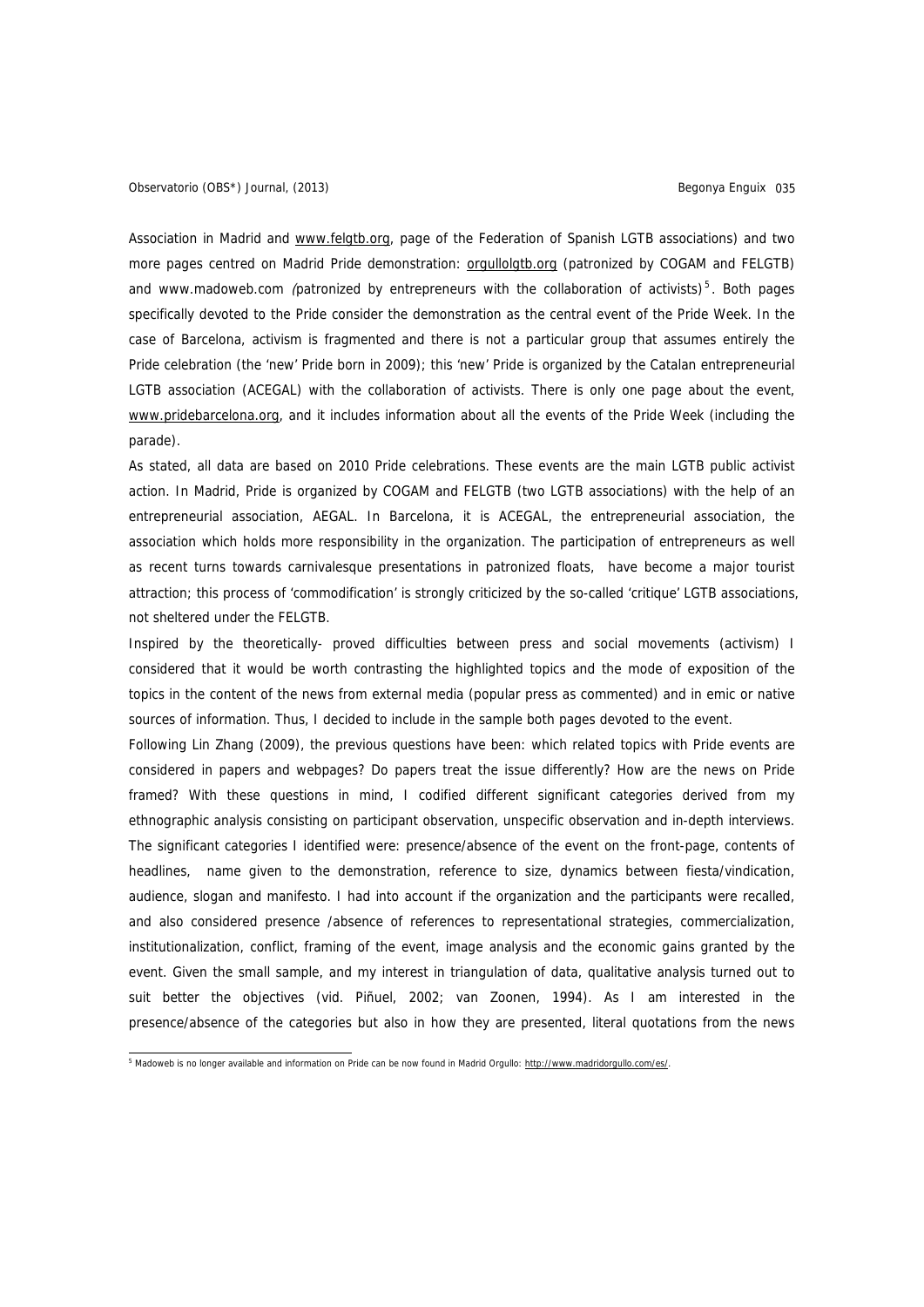will be profusely used. All papers in the sample have a digital version but I have based this analysis on the printed version.

#### **Mediated Media: Pride in Press[6](#page-3-0)**

Some time ago, in an interview, David Marti, a journalist and the president of ACEGAL (the LGTB entrepreneurial association in Catalonia and main organizer of Pride after 2009), told me about the intentions of the organization of Barcelona Pride to promote a diverse image of the LGTB community. With this objective, they were planning to celebrate different religious acts under the label Pride Barcelona (as they did) and planned to ask the members of the Chamber of Commerce to march in suits (they did not). However, he was sceptical about the impact in media of these actions: he thought that media would only show 'drags and not families, as they always do'.

Madrid activists in COGAM and FELGTB regularly talk to the media about Pride: every year after the event, I ask them about their impressions on the presentation of the event in media and the answer is always the same: 'easy stereotypes', independently of their publication in more traditionalist or more progressist papers.

The activists I interviewed are pessimistic about the media presentations of Pride and, at the same time, are aware of the enormous impact of media presentation on people's construction of LGTB images and realities<sup>[7](#page-3-1)</sup>.

Pride celebrations are thick phenomena that condense different meanings related to sexual identity, civil rights, full citizenship, transgression, subversion, social reproduction, territory, ideology, activism and fiesta (Enguix, 2009a and 2009b). They have mobilized institutions, activism and politicians as well as entrepreneurs. They rise intense debates on the means of representation, the meanings of the event (and therefore identity politics) and the commercialization/institutionalization of the fight for civil rights, and therefore, assimilation <sup>[8](#page-3-2)</sup>. In Madrid, with the biggest celebration in Europe, the LGTB Pride State Demonstration assembles more than a million people. In Barcelona, in 2010 there were 80.000 participants. Therefore, the Pride parades (or demonstrations) are the most important outcome of activism and a cornerstone of the modern LGTB movement<sup>[9](#page-3-3)</sup>.

In Madrid, papers' coverage of the event is longer than in Barcelona. Three of the six papers in the sample dedicate a special supplement to the event (*El Mundo, El País, Público*). Surprisingly enough, no paper,

<sup>&</sup>lt;sup>6</sup> All translations are from the author.

<span id="page-3-0"></span><sup>&</sup>lt;sup>7</sup> In 2010 I interviewed the presidents of COGAM, AEGAL, FELGTB and ACEGAL.

<span id="page-3-3"></span><span id="page-3-2"></span><span id="page-3-1"></span><sup>&</sup>lt;sup>8</sup> See Rimmerman (2008), Arditi and Hequembourg (1999).<br><sup>9</sup> See Altman (2002), Armstrong (2002), Armstrong and Crage (2006), Bernstein (1997), Binnie (1995), Brent Ingram et al. (1997), D'Emilio (1990), De Waal and Manion (2006).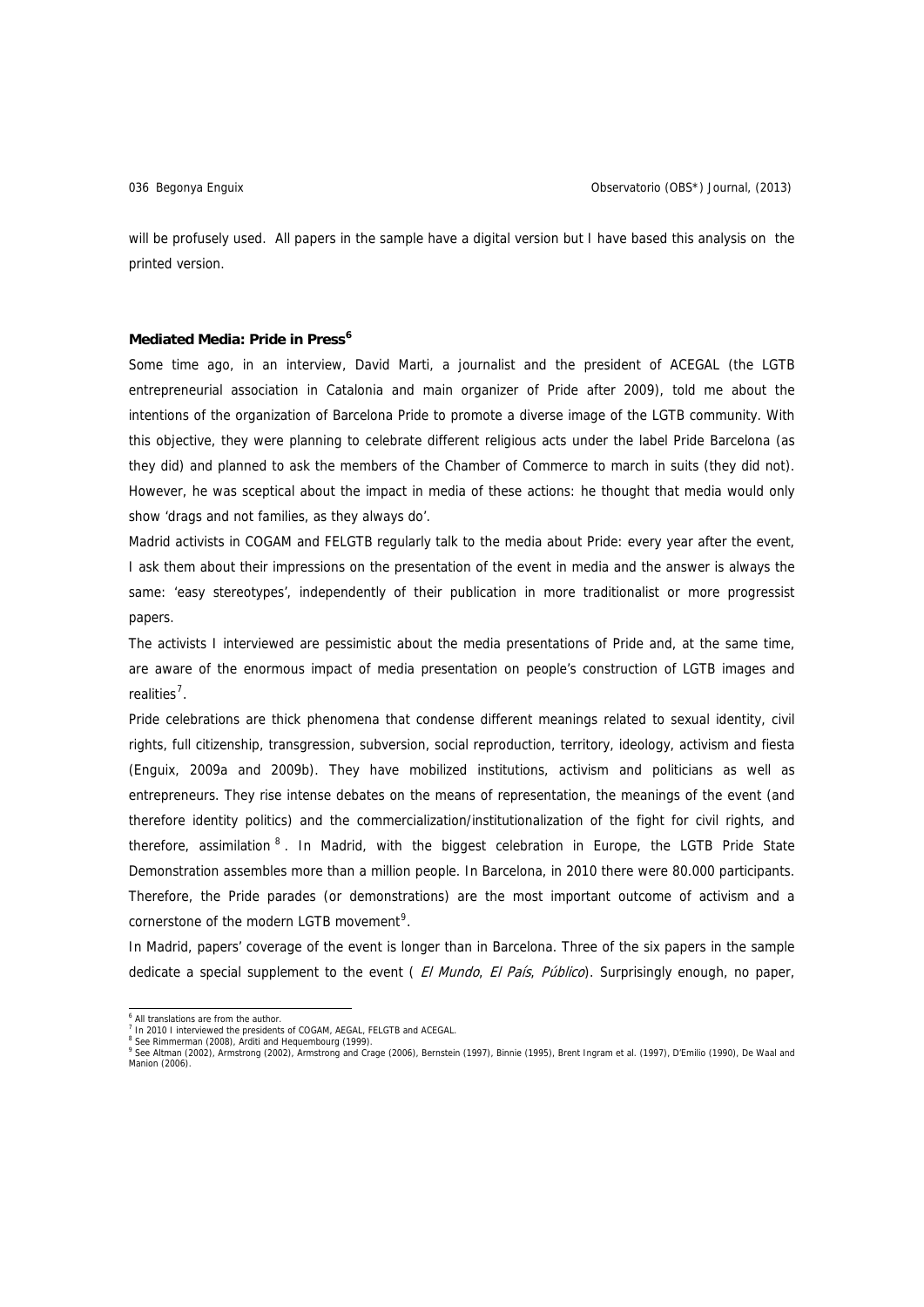neither in Madrid nor in Barcelona editions, talks about the event on the front-page. Only el Público, in Madrid, dedicates four lines on the front-page, with a photo of the opening banner and the following headline: 'gays claim trans rights'.

In contrast, official webs offer in their front-pages detailed accounts of the event but with different accents. Barcelona web [\(Pride Barcelona](http://www.pridebarcelona.org/es/)) displays the logo, the name (Pride Barcelona 2010) and a photo of the Pride village, different activities and all the sponsors. On the right side of the page, the main sponsor is highlighted (Estrella, a Catalan make of beer) together with the supporting institutions (council, Diputación, Generalitat, Tourism). Contents are available in Spanish, English and Catalan.



In contrast, [Orgullolgtb](http://orgullolgtb.org/) displays on the front-page the name 'Orgullo 2010', followed by the legend 'lesbians, gays, transsexuals and bisexuals' and the slogan 'For trans equality', the state demonstration main theme for 2010. There are no mentions to sponsors or to institutions, just the logos of the three organizing associations (Cogam, felgtb and Aegal).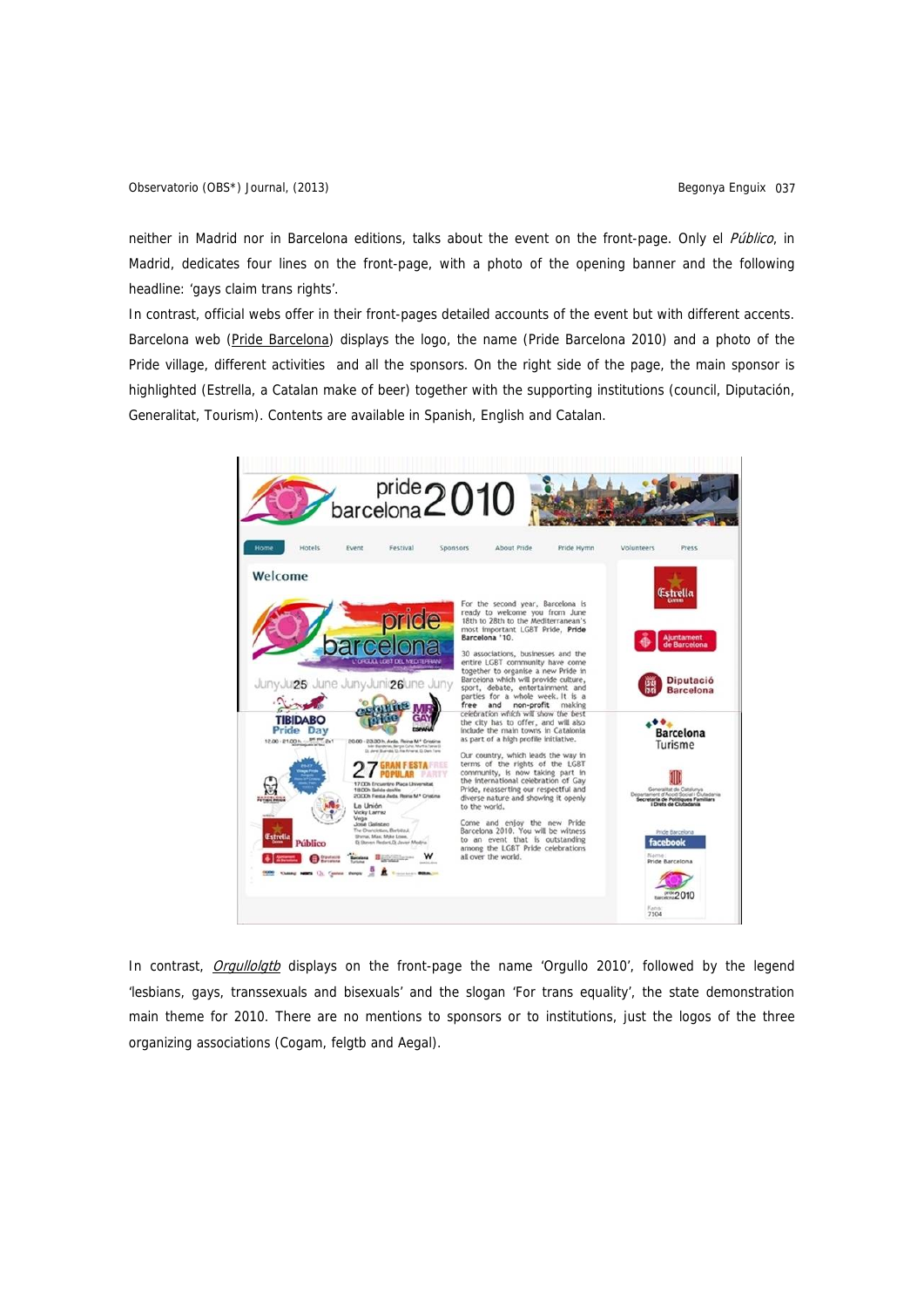

In press headlines, the tensions between fiesta and vindication are evidenced. Four Catalan papers  $(E)$ Mundo, Público, Avui and Periódico) stress vindication through terms like liberty, equality, rights, or march. Coincidence of Madrid Pride 2010 with the semi-final of the World Football Championship held in South-Africa in July took Madrid papers to talk about fiesta and pride in an ambiguous way to refer to both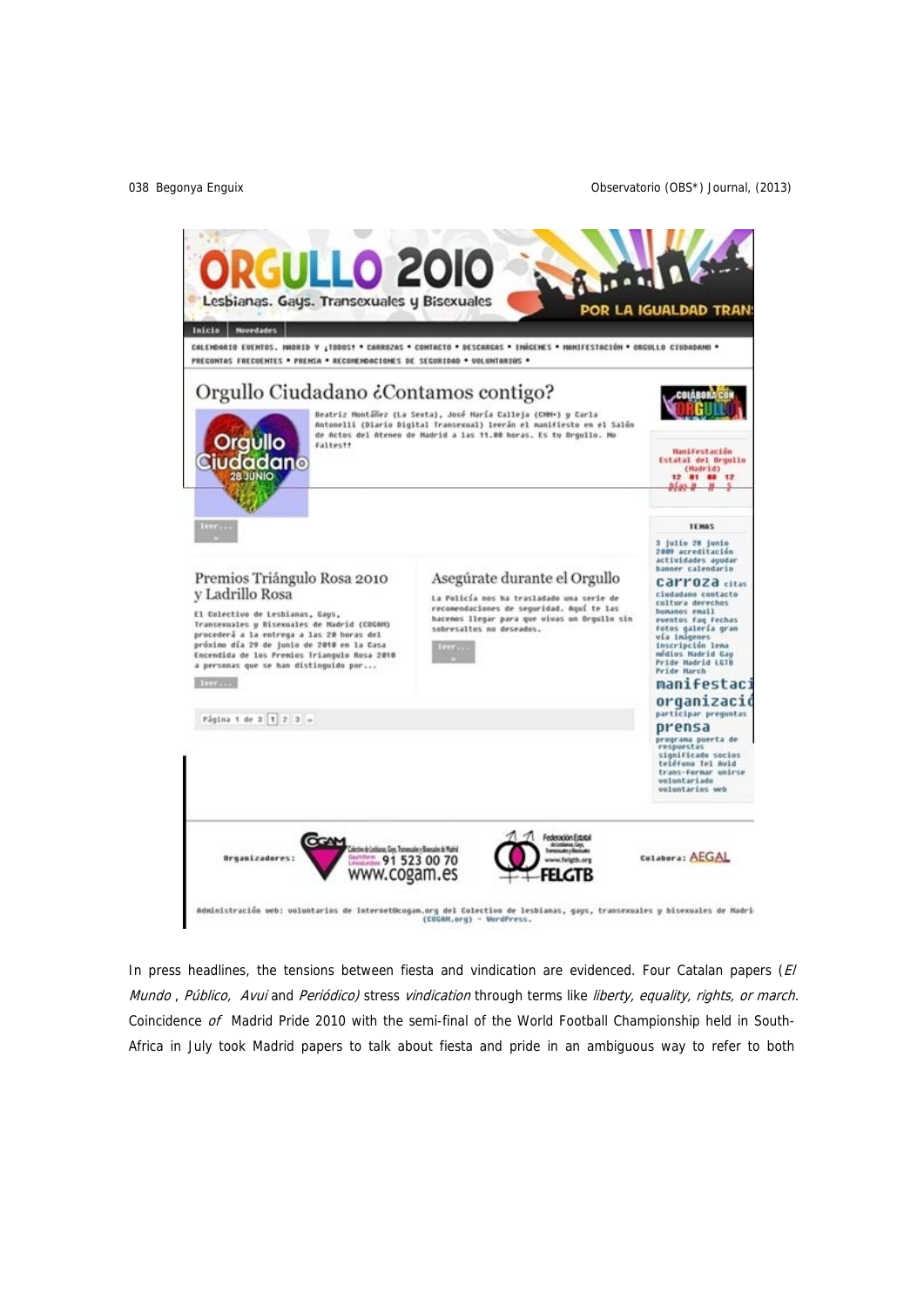events; however, for Pride, there was a strong accent in vindication. For example the traditionalist newspaper La Razón, included an article called 'The most political pride', El Periódico talked about the massive support to transsexuals and El País affirmed that 'transsexuals and families are now proud, and celebrate the fifth anniversary of gay marriages'. Only El País and El Mundo include the word 'fiesta' in the text. In Barcelona the festive aspects are more present in texts: All media, except El Periódico refer to it, although they also talk about the 'fight for equality' (El Periódico), about the claims against the 'consideration of transsexuality as an illness' (El País) or about the search for particular work policies.

In turn, in Madrid's webpage [http://orgullolgtb.org/,](http://orgullolgtb.org/) vindication is everywhere: the opening discourse, the manifesto and the implication of citizenship (Orgullo Ciudadano) appear on the first page. The link with Stonewall is highlighted together with issues like civil rights and visibility. In the press section, a booklet intended for a correct treatment of transsex in media is presented. The four activists that will read the manifesto are also presented in the press section, whereas in the webpage *barcelonapride* the manifesto is not even commented. Even Madoweb – more centred on ludic aspects- presented the pride celebrations as 'an open, multiethnic and cultural celebration... a festive event to celebrate equality and diversity in an enjoying way but without forgetting the vindications of LGTB community (colectivo)' (p. 3-4).

Different terms are used to refer to the event: 'parade' (La Razón, ABC, El Periódico and El País, all in Madrid; Avui, El Periódico, El País, and La Vanguardia in Barcelona), 'march (Público Madrid), and 'demonstration' (*Público* Barcelona) are the most common<sup>[10](#page-6-0)</sup>. The use of the label 'Gay' is overwhelming thus invisibilizing lesbians, transsexuals and bisexuals. As for webs, the term 'demonstration' is preferred in orgullolatb because of its political connotations but *pridebarcelona* defines the event as 'Pride', 'parade', and 'festival'.

The slogan, manifesto and organizing associations are the cornerstones of the activist nature of the event. However, only two papers in Madrid include information on the slogan and the manifesto (Razón and Periódico) whereas in Barcelona Público, Avui, El País and La Vanguardia comment briefly on these issues. This logic is inverted in the webs: The official slogan 'For Trans equality' is not mentioned in *pridebarcelona*, whereas it is on the front-page of *orgullolgtb*. So, whereas in Madrid webs are totally positioned in activist messages (and slogan and manifesto are central), papers rarely mention this issue; the opposite occurs in Barcelona.

It is quite unthinkable to conceive the news on a demonstration without quoting the organizers: however it is the case for LGTB Pride. Only two papers in Madrid mention COGAM and FELGTB (La Razón and El País) and only two (La Razón and Público) mention the opening banner and the presence of the Ministress of equality in the demonstration. Despite the participation of LGTB groups from all over the Spanish State, no

<span id="page-6-0"></span><sup>10</sup> The most 'exotic' terms are 'celebration' and 'procession' (sic; this term is generally used for religious events) (*El Periódico*).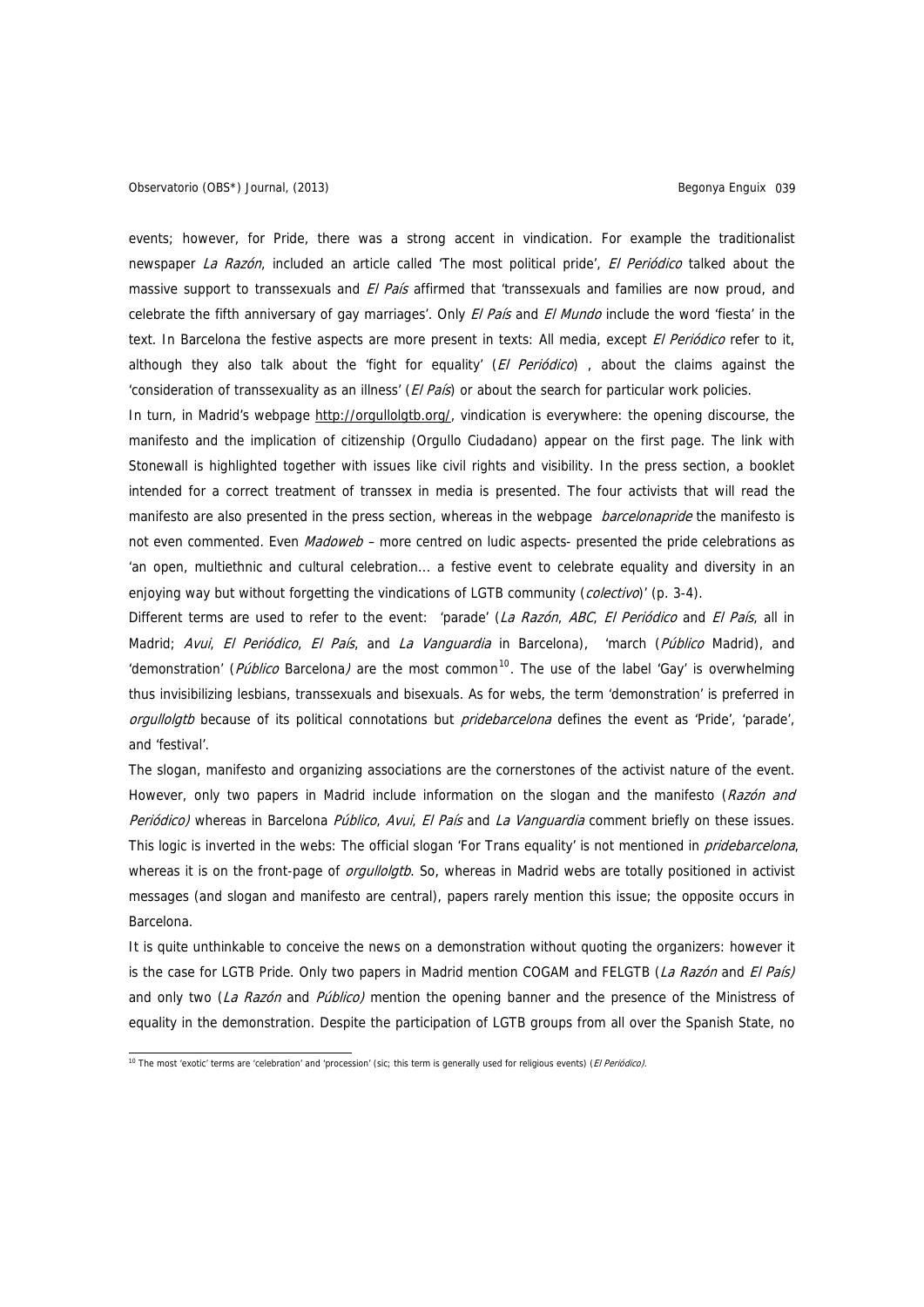paper mentions it. Instead, all Catalan papers mention the political parties that participated in the parade, some of them in detail (Público). Pridebarcelona mentions '30 associations, businesses and the entire LGBT community'. And the organization is present in all webs in Madrid.

Other interesting elements such as references to participation, have also disappeared from news records in contrast with previous years (Enguix, 2010). Numbers generally equal power to mobilize and therefore, social power. Webs do not include this information and only Público (a million), and Periódico ('less than the expected million') in Madrid mention this issue. El Periódico (12,000), and La Vanguardia ('about 8,0000 according to the organizers') mention it in Barcelona.

Despite their potential as a tourist attraction that is highlighted by activists, entrepreneurs and public institutions, references to the public are scarce in media (only *Público* and *Avui*, in the Catalan case, mention the audience; none in Madrid).

The turn towards spectacularity, festivity and carnivalesque performance are well reflected in press. Clichés appear in narratives about 'feathers, glitter, semi-naked bodies and colour' (La Razón, Madrid), 'young men with hours of gym... strong men with hairy chests, feathers, platforms and meat,... surrounded by transvestites of enormous breasts' (Público, Madrid) or 'hundreds of kilos of lipstick, litres of hair spray, impossible heels, wigs, and enviable naked torsos filled Madrid once again' (El País, Madrid). Gays are hegemonic in narratives about an event that is still frequently labelled as 'Gay Pride' (instead of LGTB Pride). These narratives are echoed in Barcelona papers but not in webs, where the performance of 'appropriate' ways of presentation is recommended: 'Whoever wants to can also dress up or wear a special outfit, so long as these are within the by-laws of our host city' (pridebarcelona). In the case of Madrid, orgullolgtb makes the following recommendations:

The floats participate in the State Pride Demonstration 2010 so the decoration will have to refer to the issue (rainbow flags, pink triangles, etc) and must avoid looking like a carnival float without any reference to LGTB topics that is the reason why we occupy the street that day.

Although the presence of sponsorized floats is much lesser in Barcelona than in Madrid (around 12 and 35 respectively), Barcelona press is more assertive about commercialization and branding of identities (El País and Avui). Avui explains that the parade 'bore a certain degree of merchandising (on the part of floats related to gay leisure)'. Pridebarcelona displays 39 sponsors on the front page whereas orgullolgtb includes the list of the 35 floats.

The increasing presence, support and collaboration of institutions in the event brings out a discussion on assimilationism or abandonment of radical stances by the movement and an adaptation to standard values that has transcended time. In Madrid, public institutions do not collaborate nor participate in the event and only one paper, Público, acknowledges this situation. In Barcelona, where the institutional support is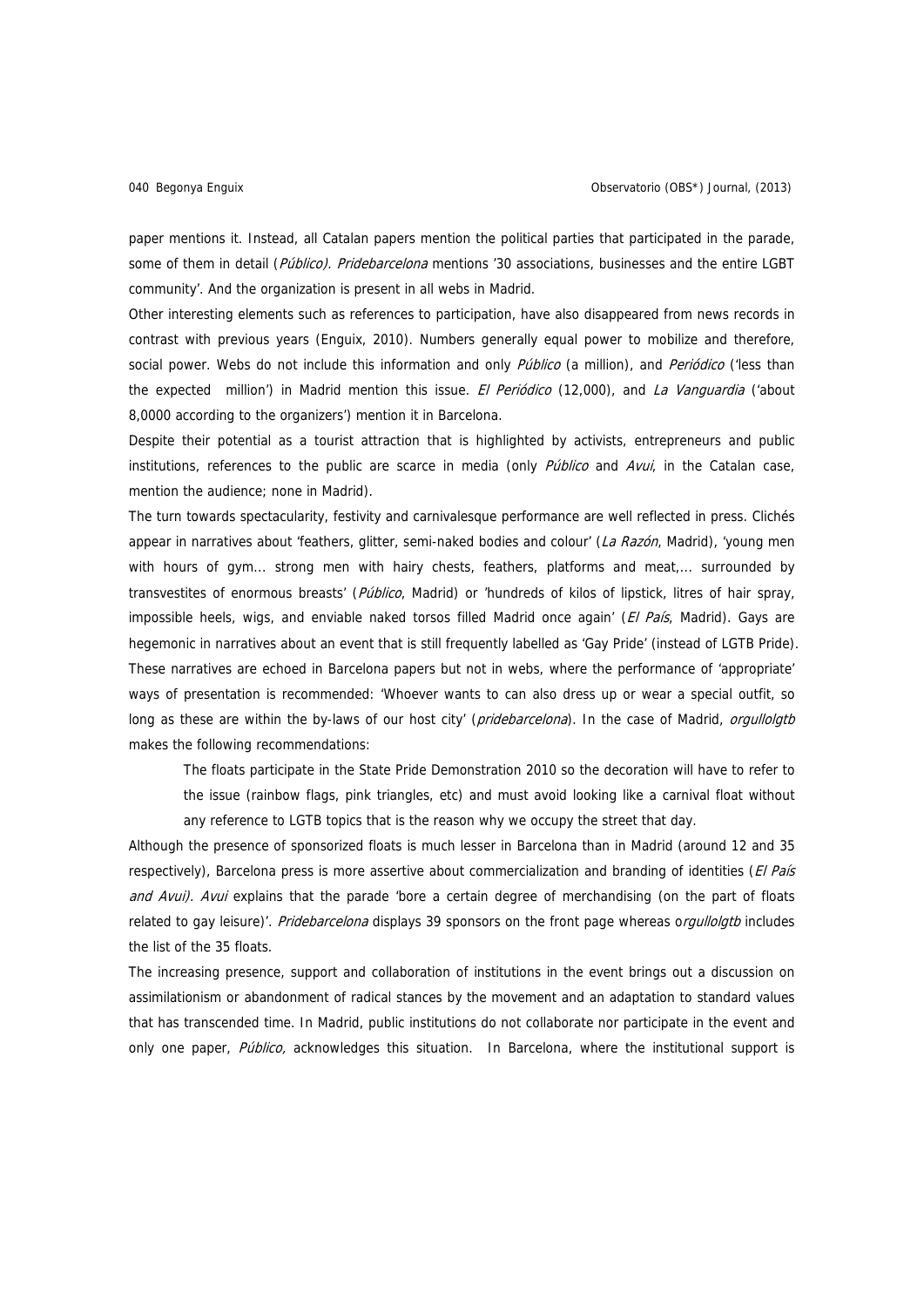explicit, only Periódico comments on it and refers to the Municipal Plan for LGTB people. Press reports on this issue are very scarce if not inexistent in both cases.

Both debates (institutionalization and commercialization) are enacted by critical and/or radical associations that organize 'alternative' and critical demonstrations in both cities<sup>[11](#page-8-0)</sup>. In Madrid, some critical groups participated in the State demonstration to claim against commercialization under the slogan 'our rights are not a business'.



Photograph by B. Enguix

In 2009 some Catalan papers reflected extensively these conflicts through news about 'official' and 'critical' parades (Enguix, 2010). It is not the case for 2010. Público and ABC, in their Madrid versions, have commented on 'the pink lobby' (Público) or have denounced that 'within the LGTB organizations there is an open critique of the stereotyped and carnivalesque image that is offered by this parade' (ABC). Público, in particular, in its supplement, speaks largely about 'gay hegemony', 'transsexual invisibility', 'misogyny', and the critical activists. In Barcelona, only Avui talks about the critical demonstration of the  $26<sup>th</sup>$  and connects it with a critique of the concepts of marketing, 'merchandising and fashion advertising'. Official webs do not mention this issue.

Of all the papers analyzed, only three Catalan papers (El Mundo, Público and La Vanguardia) frame the demonstration in the context of a series of celebrations and events that last for a week. But the different

<span id="page-8-0"></span><sup>&</sup>lt;sup>11</sup> See Enguix (2009a and 2009b), Coll-Planas (2008); for an approach to LGTB history in Spain see Trujillo (2008), Mira (2004), Mirabet (1984), Petit (2003), Petit and Pineda (2008), Pérez (2006) and Osborne (2006).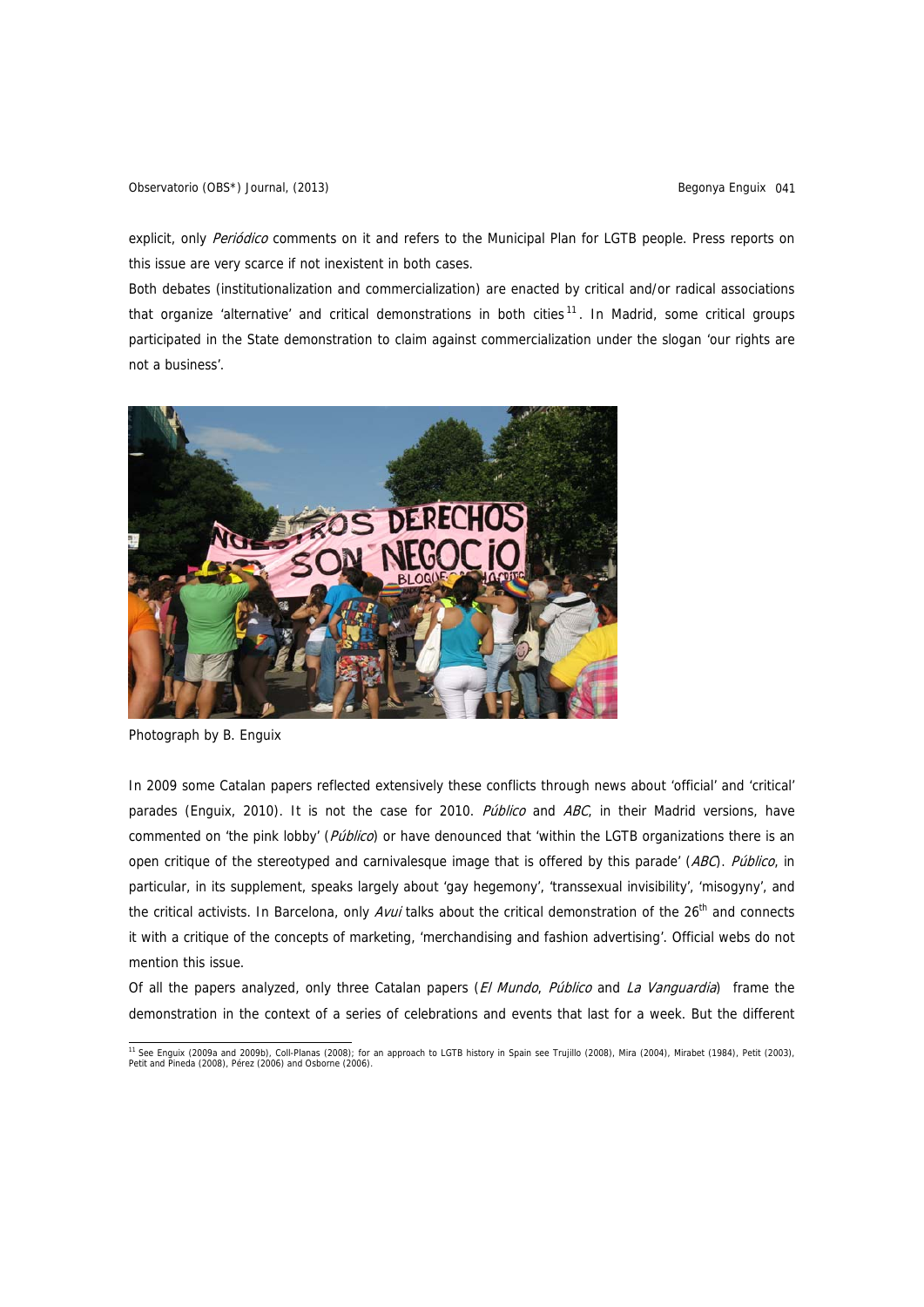activities and parties that shape the Pride celebrations are central in webs. In Barcelona, 38 parties are advertised, as well as films and debates. Madrid offers the festival 'Visible', exhibitions, theatre, and music on six stages distributed in different parts of the city centre from 30th June -4th July.

All papers accompany the text with one or more images. In Madrid we find families  $(Razón)$ , the heading banner (Público), the streets with floats (ABC), a man and a woman on a float (El Periódico) and two men kissing one another under an enormous rainbow flag  $(EI \text{ Pafs})$ . Barcelona images are more stereotyped: men disquised as policemen with a harness on a float (El Mundo), an 'athletic' body on a float (Público), semi-naked men on a float (and a text on 'Gay (sic) Pride' (Avui), drags (El Periódico), the crowd (El País) and two *drag-queens (La Vanguardia*).

Finally, it is worth to note that for the first time, three papers in Madrid referred to the economic income provided by the event and to its potential to attract visitors to the city (El Mundo in the edition of 2<sup>nd</sup> July, Razón and El País). Curiously enough, the first two are thought to be conservative papers whereas El País is supposed to be quite progressist. Benefits are quantified in 40 million euros, a quantity that according to my interviews is well below the real numbers that would be around 100 $m^{12}$  $m^{12}$  $m^{12}$ . *El Mundo*, on 2<sup>nd</sup> July, stated that the Economy Department of the City council estimated that the 'gay' (sic) celebration would bring between 30-40 m and a million tourists, with a hotel occupation of 60% and an average daily expense of 134 euros per person (p. 6). This converts Pride not only in an identity celebration of rights and a claim for equality, but also in an enormously attractive event in economic terms for all the parts implied: activists, entrepreneurs and institutions.

### **Constructing hegemonies: Final considerations**

Activism-related events need the visibilization and mobilization facilitated by publicity in media. Pride events –despite their density and complexity- are not an exception. Activists hold periodic talks with journalistis in order to achieve a presentation of pride that does not just rely on spectacularity. They also use social media –such as facebook and blogs- for punctual actions (kiss-ins, protest against the recourse against homosexual marriage) and, in the case of Pride have constructed special webs devoted to the event<sup>[13](#page-9-1)</sup>. The influence of media on people's attitudes and subjectivities is so important that some authors such as Armstrong (2002) have considered LGTB press as part of the LGTB movement. However, in the Spanish context LGTB periodicals are scarce (activist leaflets and pamphlets were common in the eighties but not nowadays) and there is a gap between LGTB realities and popular media. This gap has been filled through social media and, in particular, through webs. Considering that activist or organizing associations' webs are

 $12$  After 2010, most news on the Pride celebrations include the 100 m. gains as a highlighted topic.

<span id="page-9-1"></span><span id="page-9-0"></span><sup>13</sup> Apart from these webs, we can find static information on the event in the webs of the organizing associations.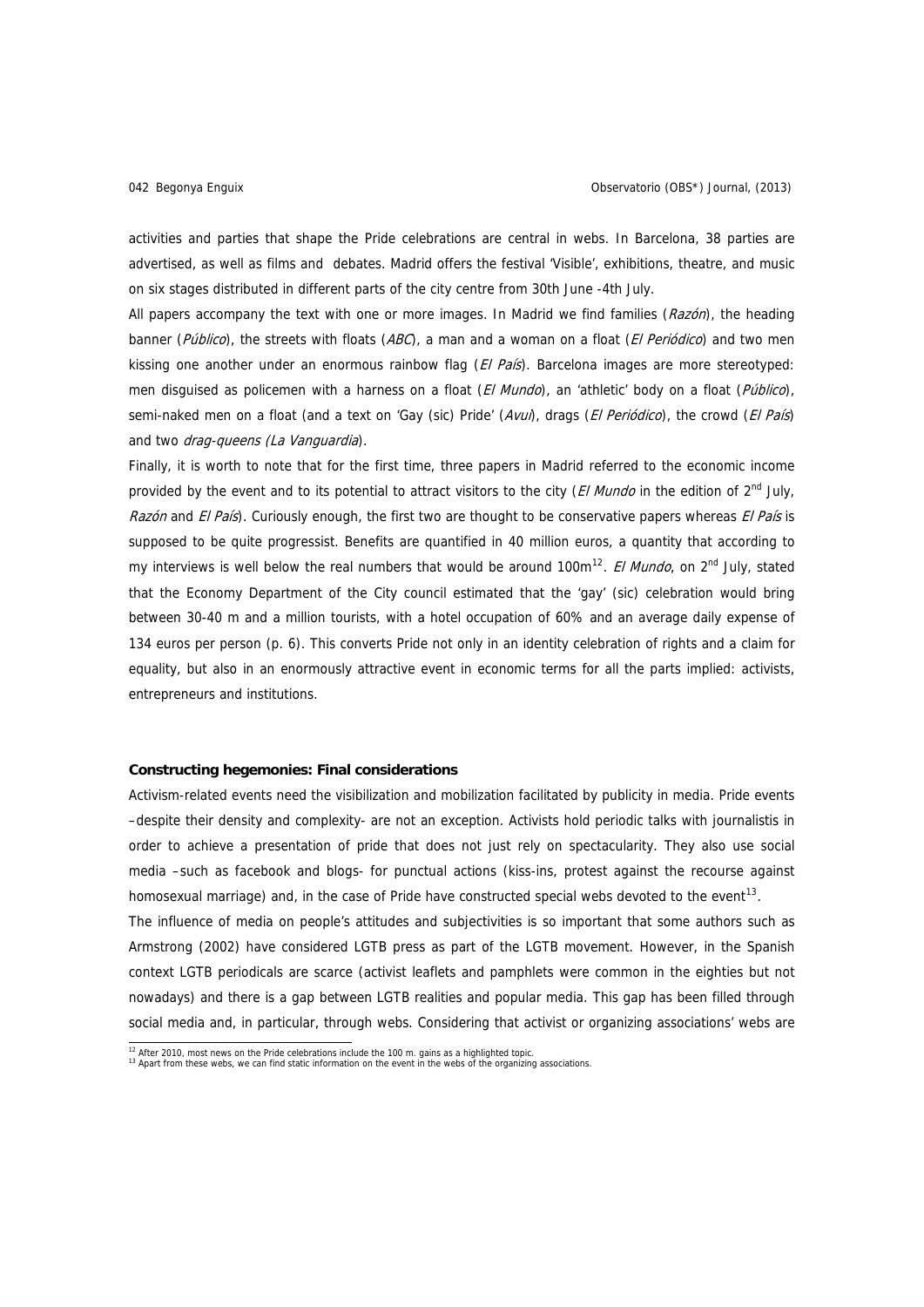under the control of those who promote the event, and deriving from the categories identified as significative during our fieldwork, we compared the content of these webs with the content of the news on Pride in popular press.

We found that popular press, as Dale Stone (2001: 65) recalled, simplifies, dramatizes, personifies, stereotypes and enjoys to present news as 'unexpected' and newsworthy. Through these processes, hegemony and hegemonic views are constructed and reproduced.

In our sample, as we showed, Pride is generally decontextualized from activism and from the historical claims of the LGTB movement. Although some references to LGTB claims appear in the news, and some papers refer to the event as a 'demonstration' (which is the native activist term to refer to it), the references to the manifesto, the slogan, the organizing associations, the participating groups from all over Spain (in Madrid) and the number of participants (power to mobilize) have almost disappeared from news. It is not the case with the media reports on other mobilizations (trade unions for the  $1<sup>st</sup>$  May, Civil Servants against cuts, etc).

Headlines and texts are built along inverse lines: Barcelona headlines emphasize fiesta where Madrid's emphasize claims, but texts run the opposite way. Headlines in Madrid are aligned with Madrid webs, where activism is everywhere, whereas in Barcelona web one has to be an expert to be able to read between lines and find the vindicative messages. In this sense, Madrid Pride would be presented in 'native' narratives as more 'authentic' than Barcelona's as it is clung to the political message of the event.

The existence of more politically implied texts in Barcelona popular press to refer to an event that is not presented clearly as a political action in native webs, can be connected to Barcelona's long tradition as an active city in social vindication with a thick social network of associations. Within this tradition, popular press ends up constructing an event in political terms that even exceeds the political content of the event itself (and of its 'native' representations).

It is worth to note that 'LGTB' Pride events are still widely referred to as 'Gay' Pride events (with the only exception of Público and Avui), invisibilizing lesbians, transsexuals and bisexuals and consolidating the hegemony of males in news and images<sup>[14](#page-10-0)</sup>. There is no (or very little) reference to women or 'trans' despite the slogan. All is 'gay': bodies, leisure, merchandising, pride.

The debates that intersect these celebrations are not evident neither in papers nor in webs: the tensions and intersections between fiesta and vindication are hidden and 'fiesta' is overwhelmingly presented as the cornerstone of the event, specially in Barcelona. This is, no doubt, a strategy to attract readers and future participants. When commented, the incorporation of entrepreneurs and institutions to the demonstrations is presented acritically and as a fact that requires no explanation, be it the case of Barcelona (where this

<span id="page-10-0"></span> $14$  Dale Stone ( 2001), Israel (2006) and Ragusa (2003) data confirm this.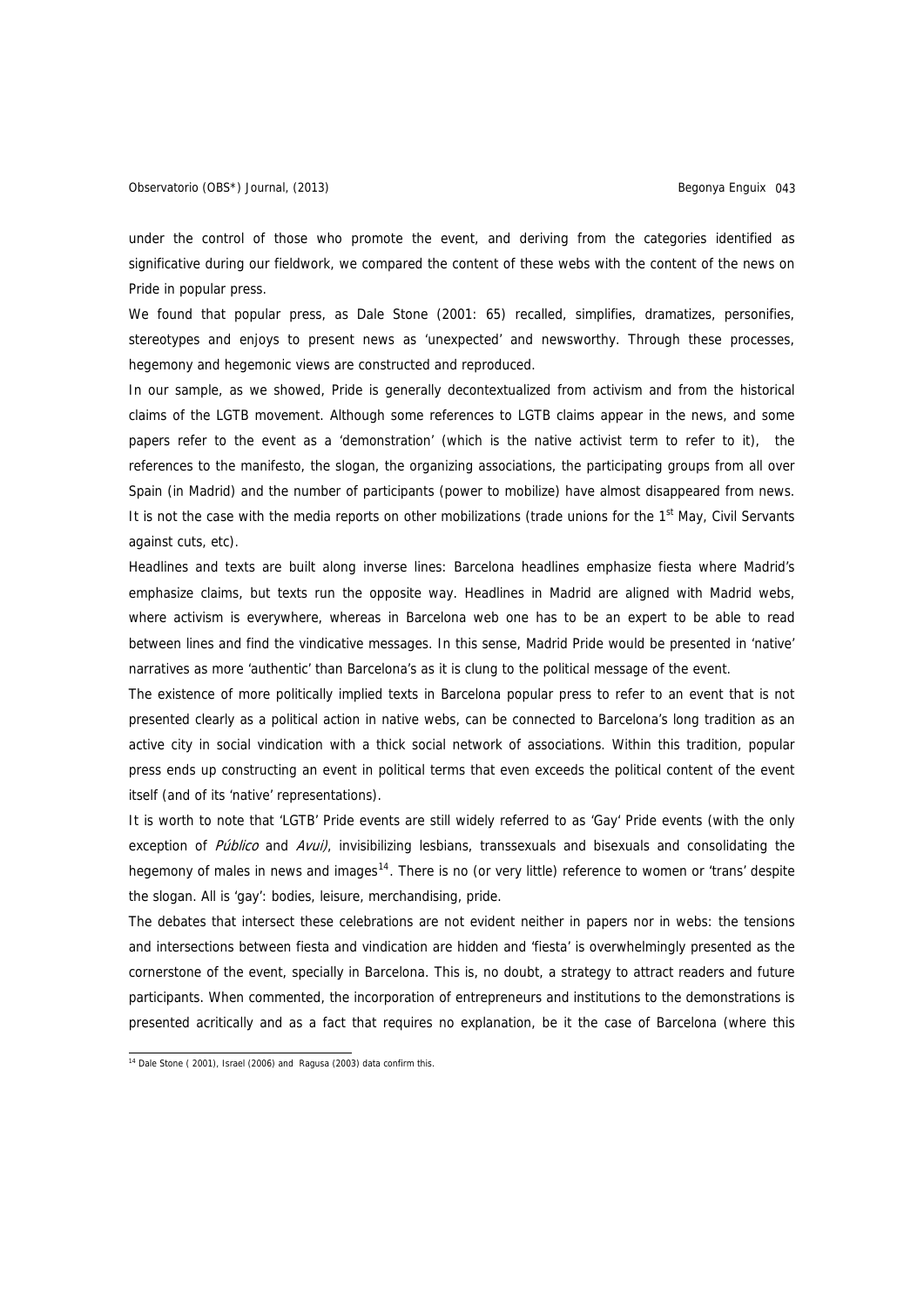support is explicit) or of Madrid (without institutional support). Consequently, most of the interesting debates raised by the actual configurations of identity politics and their system of alliances with entrepreneurship and/or governing institutions are also silenced in the reports. And the static and descriptive webs do not favour any discussion or debate on this matter either.

Despite Madrid webs emphasis on the political bias of the event (explicit in the instructions for the floats), newspapers still rely on the spectacular and stereotypical traits to capture the audience's attention, stressing the meanings that are coherent with stereotyped knowledge (as recalled by Dale Stone, 2001). Images are fundamental in this process and although images are less stereotypical than in previous years, they are more stereotypical than texts, specially in Barcelona. Where images still mostly depict drags, and muscled men, texts timidly introduce in depth topics like those of 'visibility', 'civil rights', and 'trans rights'.

Carol and Ratner (1999: 19) have analyzed the media's appetite for spectacle as a threat to the aims of the LGTB Centre that they analyzed. Its purpose was to represent the gay and lesbian community in all its diversity and in a morally positive light. But in our case, organizing activists have never seen media's appetite for spectacle as a threat although they are aware that the tensions between activist dynamics and popular press' interests will be difficult to solve: activists enhance diversity without any kind of moral judgement whereas many media through their acritical exhibitions of spectacular bodies emphasize difference and clichés. Whereas diversity allows for multiple manifestations of bodies, genders and sexualities, difference constructs limits, frontiers and judgements on those who 'belong' and 'those who do not belong'. In my opinion, decontextualization and steretypification of these events enhance difference instead of diversity and by doing so popular press actively participates in the sociocultural construction of otherness and social hegemonies.

The active construction of 'difference' in news (see Ronda Gibson, 2004) coexists with a 'normalization' of LGTB people in some narratives, which recall citizenship and rights<sup>[15](#page-11-0)</sup>.

When compared to the news published on Pride events in 2009 (Enguix, 2010), there are some changes. In 2011 the event has nearly disappeared from frontpages and the reference to the number of participants has also disappeared<sup>[16](#page-11-1)</sup>. However, the number of full supplements devoted to the event (between 3 and 6 pages) in Madrid has increased<sup>[17](#page-11-2)</sup>. Two progressist papers (*Público, El País*) give voice to top activists in their supplements. Público relies on impressive data whereas El País records are more anecdotic. Público stresses the vindicative aspects but also does *El Mundo*, a conservative paper that, year after year, offers very detailed information on the event (opinion articles, the only editorial<sup>[18](#page-11-3)</sup>, an additional article on 'rights

 $15$  Also invoked by Chasin (2000) and Dale Stone (2001).

<span id="page-11-1"></span><span id="page-11-0"></span><sup>16</sup> It was just the opposite way in 2009. There have been some debates in the country about how to count the participants in public events, and probably this caution could be related to those debates. 17 No supplements are published in Barcelona.

<span id="page-11-3"></span><span id="page-11-2"></span><sup>&</sup>lt;sup>18</sup> 'From vindication to full social acceptance' : in this editorial they recall that in 76 countries homosexuality is still illegal, and vindicate marriage and adoption.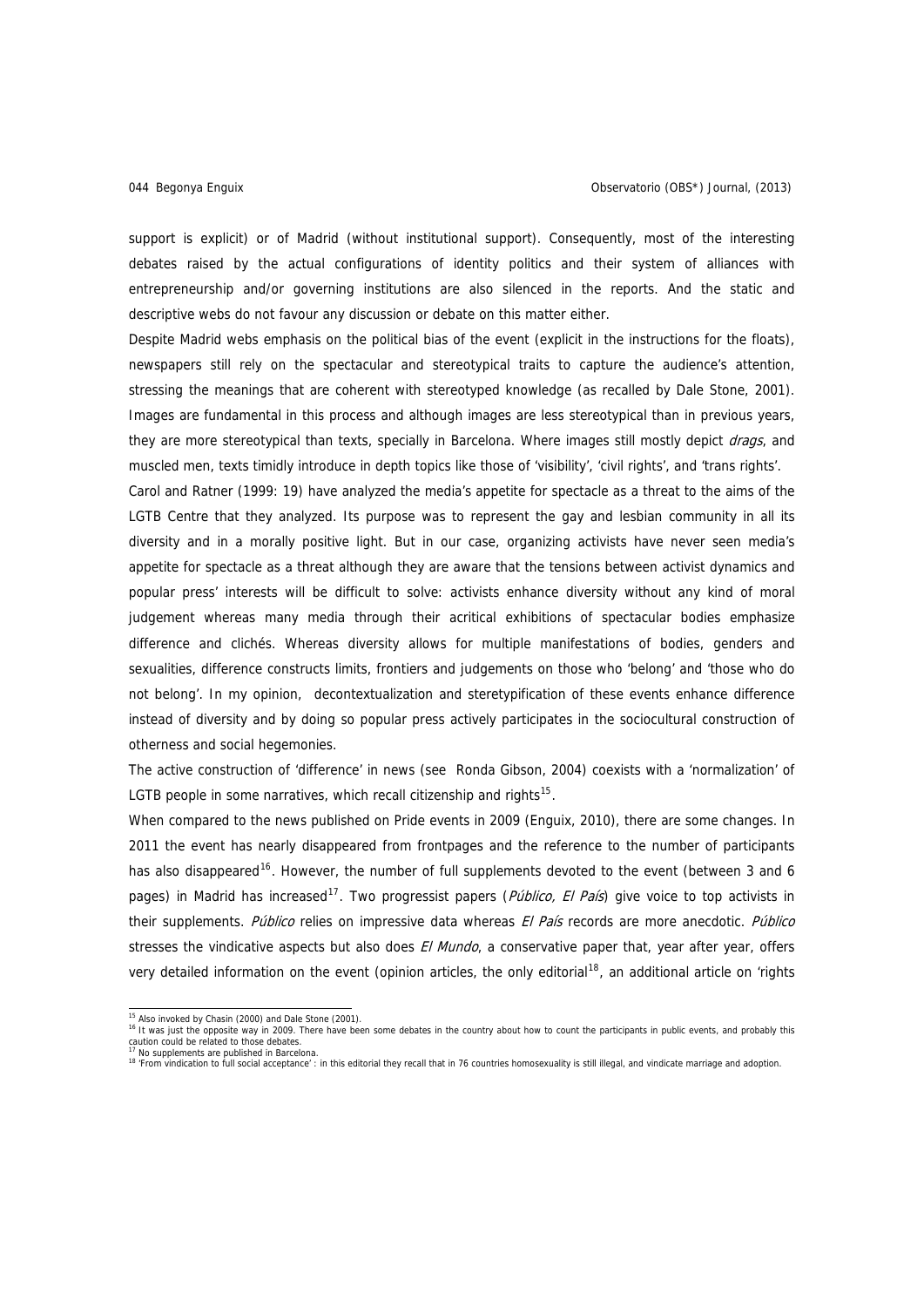of gays and lesbians in the world'  $-4<sup>th</sup>$  July, p. 38- and the special supplement on M2 -4th July p. 5). The final sentence of the supplement states that Pride consists on 'claims and fun on the same proportion to reach one and only one objective: normalization'. In this sense, *El Mundo* is the only paper that, despite its political stance, contextualizes the event and uses it to inform about LGTB rights in the world.

Is this tendency to concentrate the information in supplements part of a process of construction of more detailed approaches? It could be so, as supplements provide a more in-depth approximation. However, these supplements can also be easily separated from the paper, and may not be conceived for the general audience but only for particular readers. If this is the case, they would conceal this more in-depth information from general eyes by separating from the general contents some contents that can 'offend' the audience (Ragusa, 2003: 228) .

To sum up, there is a tendency in popular press to oversimplify the events related with Pride celebrations even though references to their political signification are increasing be it in headlines or in contents and images. Native narratives in webs are more detailed and in the case of Madrid, stress the political meaning of the event. The importance of the event in Madrid guarantees a longer coverage, but still only one paper published the news on the front-page (and with a very limited content).

The multiple character of these celebrations, and the debates that intersect them are absent from news reports. However, there is an incipient tendency to ellude stereotypes. And there are also some facts that have to be thought about. The invisibility of such an enormous event in front pages, the isolation of the celebration from organizers, and the scarce reference to participants are meaningful tactics. LGTB mobilization is never equated with LGTB power (a correlation that is recurrently found in interviews), and is only slightly associated to LGTB organizations. Decontextualization, depoliticization and disempowerment of the event in some papers can have many consequences. The turn of pride demonstrations toward carnivalesque and touristic events has been largely discussed<sup>[19](#page-12-0)</sup>. But this intentional depoliticization through the decontextualization is not just related to this turn: it presents LGTB claims as an individual matter that is more related to full citizenship than to social activism. More related to clichés than to identity politics. It reinstalls sexual politics in the realms of the private sphere in a context, Spain, with legal equality. Most participants are presented as partying individuals who, in some cases, claim for equal rights, but without being related to the social movements that are implied in those mobilizations. However, Pride is still about sexual politics, and in Spain there are now more than 26 Pride demonstrations. Only three of them -Madrid, Barcelona, and Seville- are organized following the triple scheme activism/ entrepreneurship/ institutions, with some differences in the power geometries among organizers. In other cities, smaller and more political prides take place exclusively organized by LGTB activism and with very little resonance in papers. What this

<span id="page-12-0"></span> 19 See for example Johnston (2005), Kates and Belk (2001), Chasin (2000), Markwell (2002), Peñaloza (2000), Altman (2002), Sender (2002) et al.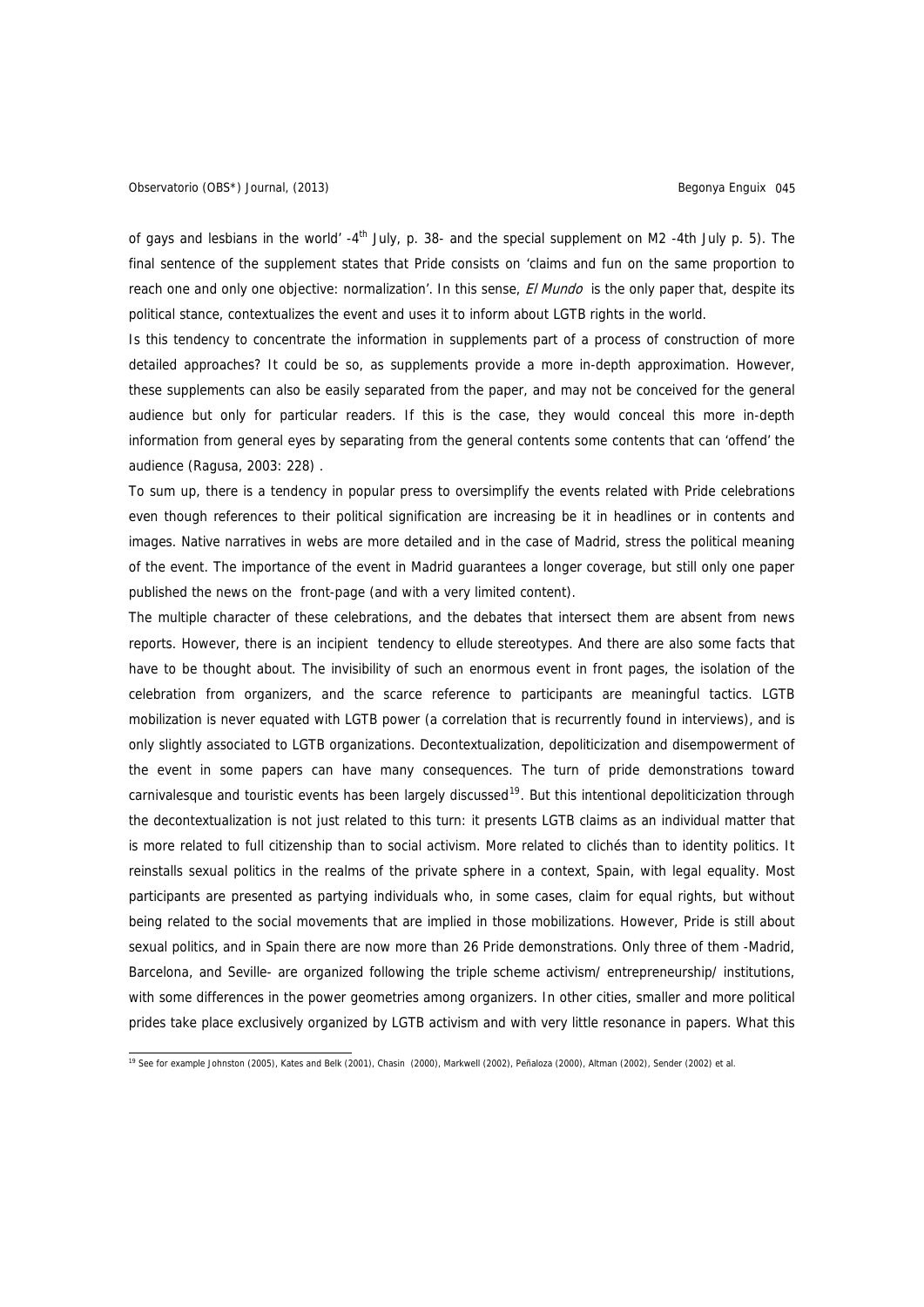tells us is that in this particular case papers are playing an active role in constructing events with a particular meaning. Popular press coverage, when compared to native webs is enormous and reaches the general audience, and it will take time to make popular press aware of the complexity of this event that is 'visually and spectacularly transgressive' and whose images and ideas are indicative 'of the contradictions, exclusions, and marginalisation apparent within and outside the lesbian, gay, bisexual and transgender (LGBT) movement' (Israel, 2006: 76).

## **References**

## **Newspapers**

# **Barcelona**

La Vanguardia, viernes 18 de junio 2010: 'Una Ley para gais y lesbianas' (p. 29)

La Vanguardia, lunes 28 de junio 2010: 'Carrozas y ciudadanos llenan las calles por el orgullo homosexual' (p. 7 supplement 'Vivir')

El Mundo, lunes 28 de junio 2010: 'El Orgullo Gay se quita años de encima en TV' (p. 53)

El Mundo,, lunes 28 de junio 2010: 'Una marcha por "la libertad y la igualdad" (p. 22)

El Mundo, lunes 28 de junio 2010: 'ERC acusa a Duran de tener "prejuicios" sobre los gays' (p. 22)

Público (supplement 'Públic'), lunes 28 de junio 2010: 'La Barcelona Pride 2010 denuncia la manca de drets dels transexuals. Marxa festiva i canyera "per la igualtat trans" (p. 3)  $\frac{1}{2}$ 

El País (Cataluña), lunes 28 de junio 2010: 'Festivo Orgullo Gay' (p. 1)

El Periódico, 4 de junio 2010: 'Iniciativa pionera. BCN idea 227 medidas para apoyar a gais y lesbianas' (p. 37)

El Periódico, 28 de junio 2010: 'Trobada lúdica reivindicativa a la capital catalana. Milers de persones s'uneixen a la proclama festiva de l'orgull gai' (p. 33)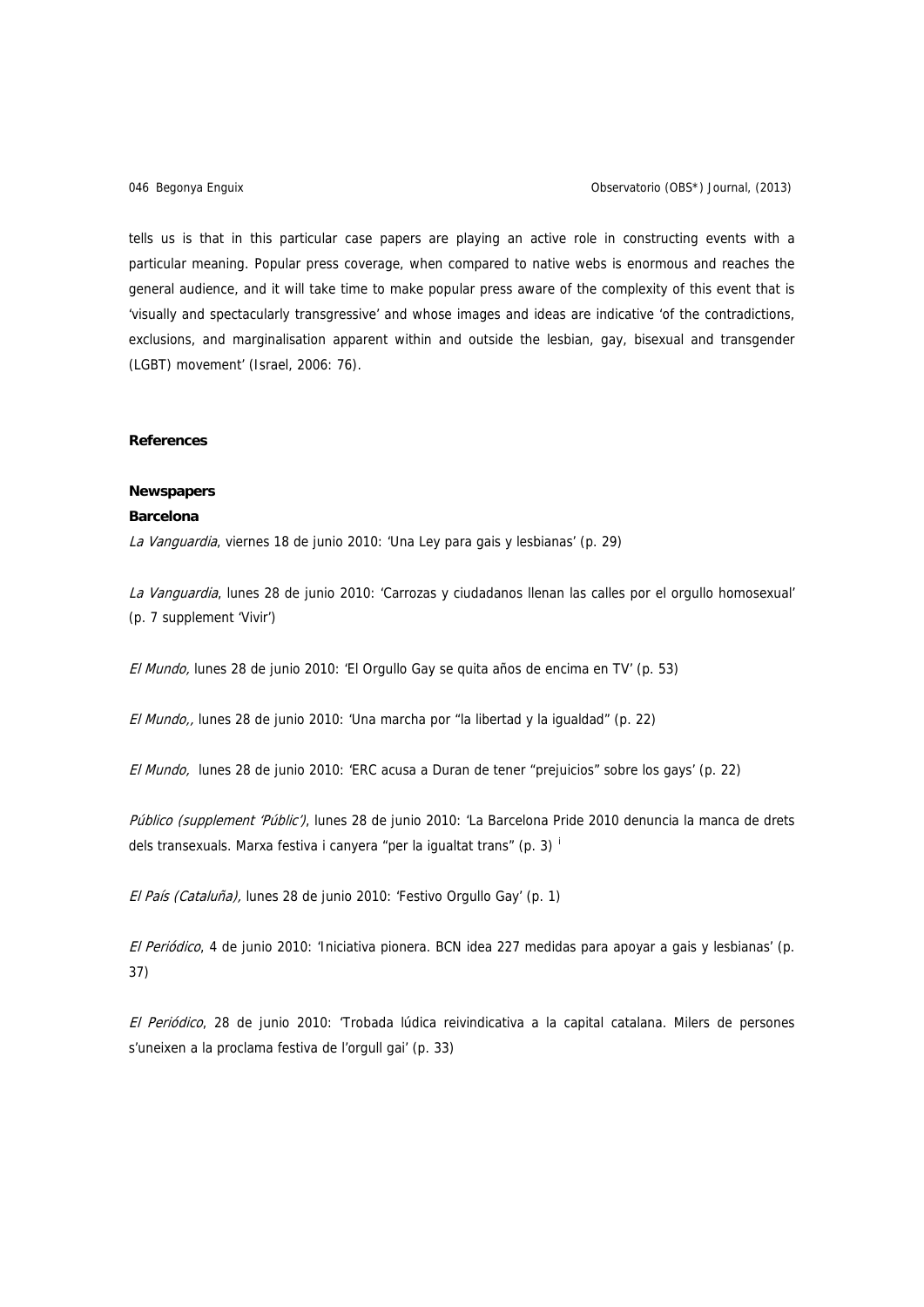Observatorio (OBS\*) Journal, (2013) Begonya Enguix 047

Avui, lunes 28 junio 2010: 'Reivindicació gai. Macrofesta. Els carrers de Barcelona acullen la desfilada de l'orgull lesbià, gai, bisexual i transsexual. Motius: reclamen respecte i igualtat' (p. 29)

## **Madrid**

El Mundo, domingo 4 julio 2010: 'El calvario de ser homosexual. Declararse gay o lesbiana es ilegal en 76 países y en cinco se castiga con la muerte' (p. 38) + (opinion): 'De la reivindicación gay a la plena aceptación social' (p. 3)

El Mundo (M2/ La revista diaria de Madrid),domingo 4 de julio 2010: 'El día de los orgullos. La fiesta y la alegría invaden Madrid: decenas de miles de personas celebran eufóricas en la calle la emocionante victoria de España ante la selección de Paraguay y una descomunal marea humana y multicolor festeja el Día del Orgullo Gay en el centro de la capital' (pp. 6-9)+ 'Kylie Minogue se transforma en Afrodita' (p. 6) + 'En Chueca están vacíos todos los armarios. Homosexuales y 'heteros' abarrotan el barrio en unas fiestas cada vez más multitudinarias. Algunos vecinos, huyen'. (p. 7) + 'El ambiente regresa a la calle. Un año más el desfile convoca a cientos de miles de personas en un ambiente lúdico y festivo que este año ha hecho hincapié en la igualdad 'trans' (pp. 8-9)

El Mundo (M2/ La revista diaria de Madrid) viernes 2 de julio 2010: 'Un orgullo de 40 millones' (p. 6)

Público, domingo 4 de julio de 2010: ' El orgullo clama por los derechos transexuales. Cientos de miles de personas celebran en Madrid la decimonoveman marcha del colectivoLGTB// Aído reivindica que los 'trans' dejem de ser considerados "enfermos" en otros países' (p. 32) + 'El activismo quiere vencer sus diferencias. La hegemonía gay contrasta con la invisibilidad transexual' (p. 33) + front-page: 'Los gays reivindican los derechos de los "trans"'

El País, domingo 4 de julio 2010: 'Transexuales y familias, orgullosos. Madrid celebra el quinto aniversario del 'sí' a las bodas homosexuales' (p. 42)

El País (supplement Madrid) , domingo 4 de julio 2010: 'Un desfile entre goles. Un millón de personas celebra el Orgullo 2010 con la transexualidad como bandera. 35 carrozas y mucho jolgoria acompañana a la manifestación' + '¿Quién te ha dicho que a los gays no nos gusta el fútbol?' (pp. 1-3)+ 'La ilusión de ir en una carroza. Un millón de personas arropa el desfile del Orgullo dedicado a los transexuales' (p. 2) + 'Kylie y el duro oficio del divismo. La cantante australiana clausura la marcha del Orgullo' (p. 4).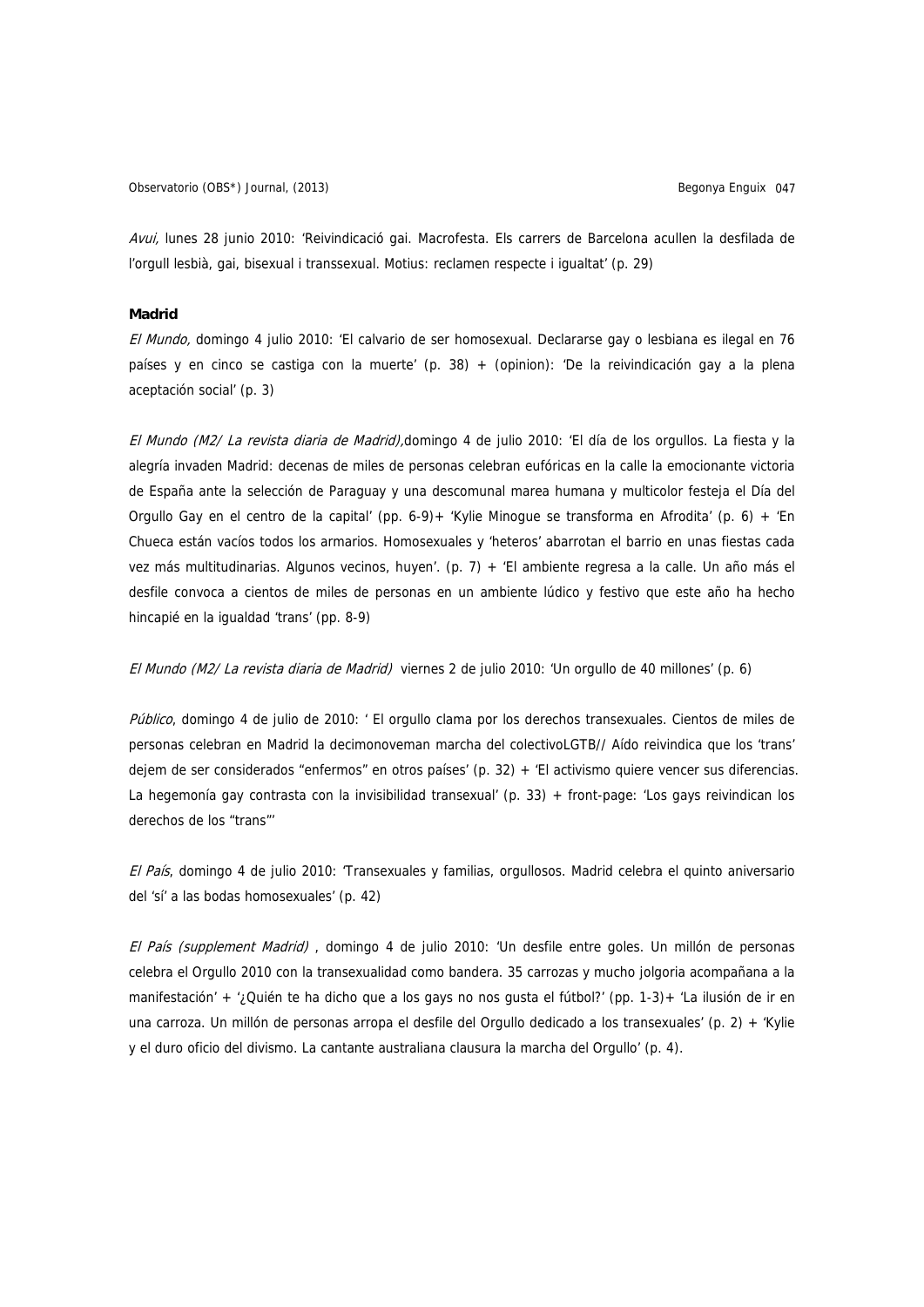048 Begonya Enguix Observatorio (OBS\*) Journal, (2013)

El Periódico, domingo 4 de julio de 2010: 'Masivo apoyo a los transexuales' (p. 36)

ABC, domingo 4 de julio 2010: ¿Chueca, a 24 horas de recuperar la paz. La ministra Aído llegó tarde a la marcha del "Orgullo Gay" y se fue en media hora"' (p. 56) + 'Otra de carrozas. Día del orgullo gay' (p. 11 'Enfoque')

La Razón, domingo 4 de julio 2010: 'El "Orgullo" más político. Miles de personas marcharon ayer "Por la igualdad trans. La carroza de Tel Aviv, vetada, finalmente no salió' (p. 52) + 'La carroza de Hamás faltó a la cita gay' (Opinión, p. 9)

# **Webpages[20](#page-15-0)**

Oficina de Justificación de la Difusión (OJD), a división of Información y Control de Publicaciones. [http://www.ojd.es/OJD/Portal/diarios\\_ojd/\\_4DOSpuiQo1Y\\_FOivPcLIIA](http://www.ojd.es/OJD/Portal/diarios_ojd/_4DOSpuiQo1Y_FOivPcLIIA) (retrieved october 2010; not active in 2013) Official Pride Barcelona page: <http://www.pridebarcelona.org/es/> Official Madrid Pride page: <http://orgullolgtb.org/> Madrid Orgullo:<http://www.madridorgullo.com/es/> COGAM (Colectivo LGTB de Madrid): <http://www.cogam.es/> FELGTB (Federación Estatal de Lesbianas, Gays, Transexuales y Bisexuales): <http://www.felgtb.org/> AEGAL (Asociación de Empresas para LGTB de Madrid): <http://aegal.es/> ACEGAL (Catalan Association for LGTB entrepreneurs) : [http://acegal.org/?page\\_id=11](http://acegal.org/?page_id=11) Fundación Triángulo: [http://fundaciontriangulo.es/educacion/dossier1998/e\\_historia.htm](http://fundaciontriangulo.es/educacion/dossier1998/e_historia.htm) ( retrieved 13 July 2008; not active in 2013) http://ca.wikibooks.org/wiki/Psicologia\_Social\_de\_la\_Comunicaci%C3%B3/SubjectesPolitics (retrieved 13 July 2008; not active in 2013)

# **Bibliography**

Aldrich, Robert. (2004). 'Homosexuality and the City: An Historical Overview'. Urban Studies, 41 no. 9, 1719-1737

<span id="page-15-0"></span> $20$  all retrieved in October 2010 but still active in March 2013 unless stated differently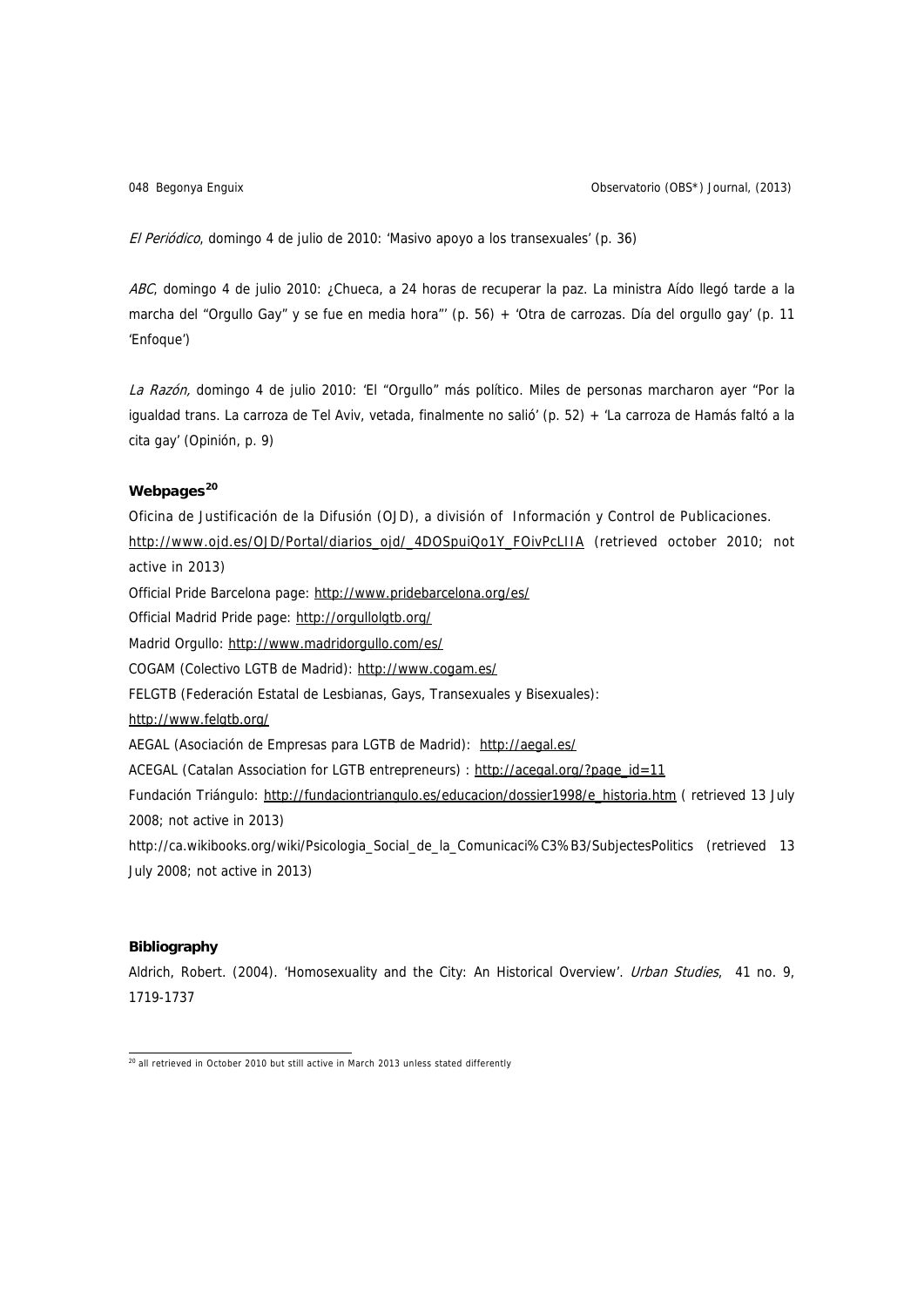Altman, Dennis. (2002). 'Globalization and the International Gay/Lesbian Movement'. In Richardson, Diane and Steven Seidman (2002) Handbook of Lesbian and Gay Studies. London: Sage, 415-425.

Arditi Jorge and Amy Hequembourg. (1999). 'Modificaciones parciales: discursos de resistencia de gays y lesbianas en Estados Unidos' **.** Política y Sociedad, 30(1999), 61-72.

Armstrong, Elizabeth A. (2002). Forging Gay Identities. Organizing Sexuality in San Francisco, 1950-1994. Chicago: The University of Chicago Press.

Armstrong, Elizabeth A. and Suzanna M. Crage. (2006). 'Movements and Memory: The Making of the Stonewall Myth'. American Sociological Review, vol. 71: 5, 724-751.

Armstrong, Elizabeth A. And Mary Bernstein. (2008). 'Culture, Power, and Institutions: A Multi-Institutional Politics Approach to Social Movements'. Sociological Theory, 26: 1, 74-99.

Bell, David and Gill Valentine. (1995). Mapping Desires. Geographies of sexualities. New York: Routledge.

Bell, David and Gill Valentine. (1995). 'Introduction: orientations' . In Mapping Desires. Geographies of sexualities. New York: Routledge, 1-30.

Bell, David and John Binnie. (2004). 'Authenticating queer Space: Citizenship, Urbanism and Governance'. Urban Studies, 41 ( 9), 1807-1820.

Bernstein, Mary. (1997). 'Celebration and Suppression: The Strategic Uses of Identity by the Lesbian and Gay Movement'. The American Journal of Sociology, 103 (3), 531-564.

Binnie Jon. (1995). 'Trading Places. Consumption, sexuality and the production of queer space'. In David Bell and Gill Valentine (1995) Mapping Desires. Geographies of sexualities. New York: Routledge, 182- 199.

Brent Ingram, G., Bouthillete, A. and Retter, Y. (1997). Queers in Space. Communities, Public Places, Sites of Resistance. New York: Bay Press.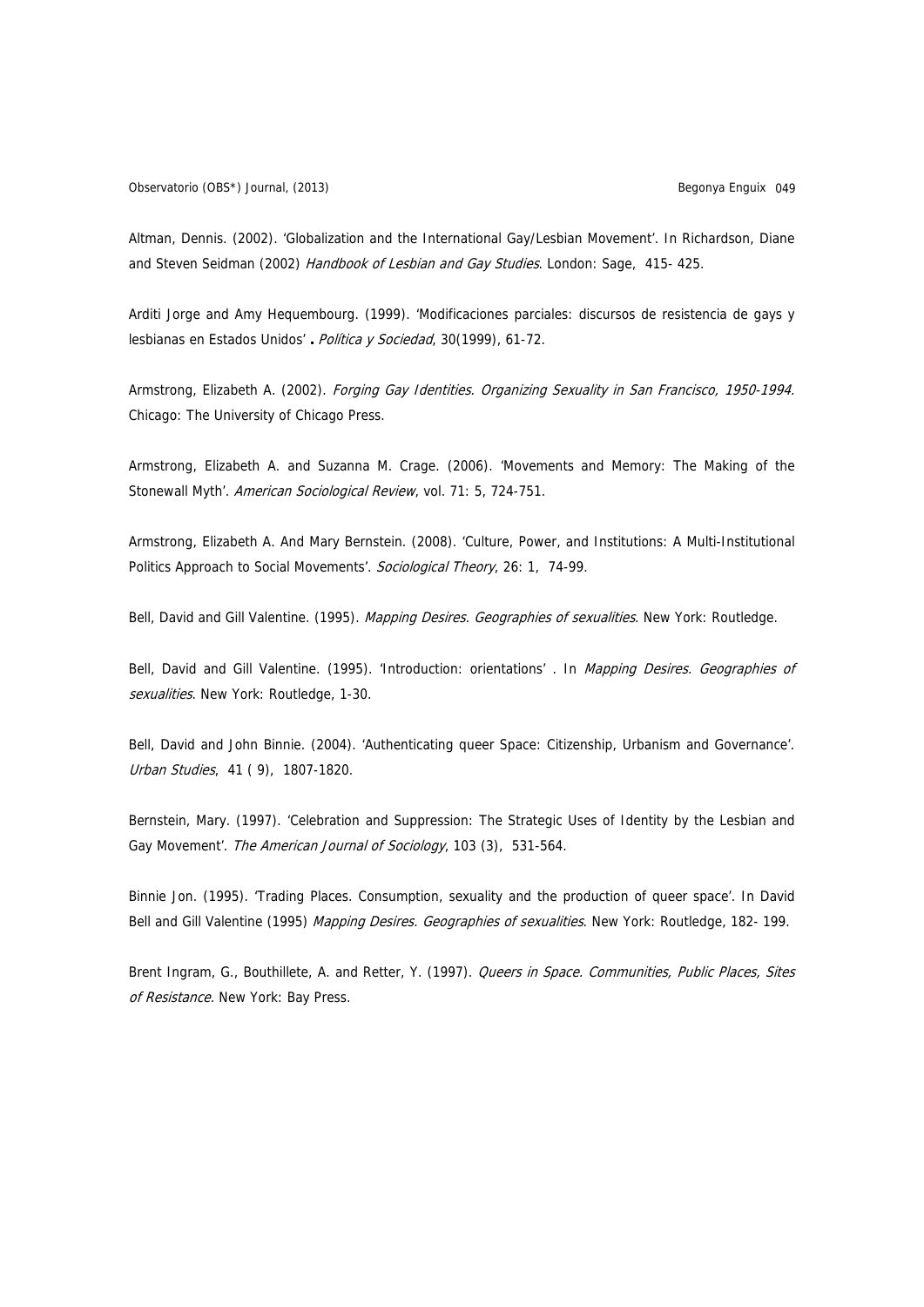Brickell, Chris. (2000). 'Heroes and Invaders: gay and lesbian pride parades and the public/private distinction in New Zealand media accounts'. Gender, Place and Culture, 7: 2, 163-178.

Carroll, William K. And Ratner, R.S. (1999). 'Media Strategies and Political Projects: A Comparative Study of Social Movements'. Canadian Journal of Sociology, 24 (1), 1- 34.

Chasin, Alexandra. (2000). Selling Out. The Gay and Lesbian Movement goes to the Market. New York: Palgrave.

Chasin, Alexandra. (2000). 'Interpenetrations: A Cultural Study of the Relationship between the Gay/Lesbian Niche Market and the Gay /Lesbian Political Movement'. Cultural Critique, no. 44, 145-168.

Coll-Planas, Gerard. (2008). 'Homosexuals, bolleres i rarets: posicions polítiques en el moviment lèsbic i gai'. Athenea Digital, 14: 4161, 41-61.

Conrad, Peter and Markens, S. (2001). 'Constructing the 'gay gene' in the news: Optimism and skepticism in the US and British Press'. Health, no. 5, 373-400.

Cruces, Francisco. (1998). 'Las transformaciones de lo público. Imágenes de protesta en la ciudad de México'. Perfiles Latinamericanos, 12, 227-256.

Dale Stone, Sharon. (2001). 'Lesbians, Gays and the Press: Covering lesbian and Gay Pride Day in Kelowna, 1996'. Studies in Political Economy , 64, 59-81.

Davis, Tim. (1995). 'The Diversity of Queer Politics and the Redefinition of Sexual identity and Community in Urban Spaces'. In David Bell and Gill Valentine (1995) Mapping Desires. Geographies of sexualities. New York: Routledge, 284-304.

D'Emilio, John. (1990). 'Gay Politics and Community in San Francisco since World War II', in Duberman, Martin, Vicinus, Martha and George Chauncey Jr. (1990) Hidden from History. Reclaiming the Gay and Lesbian Past. New York: Meridian.

De Waal, S. and Manion, A.(eds.) (2006). Pride. Protest and Celebration. Johannesburg: Fanele.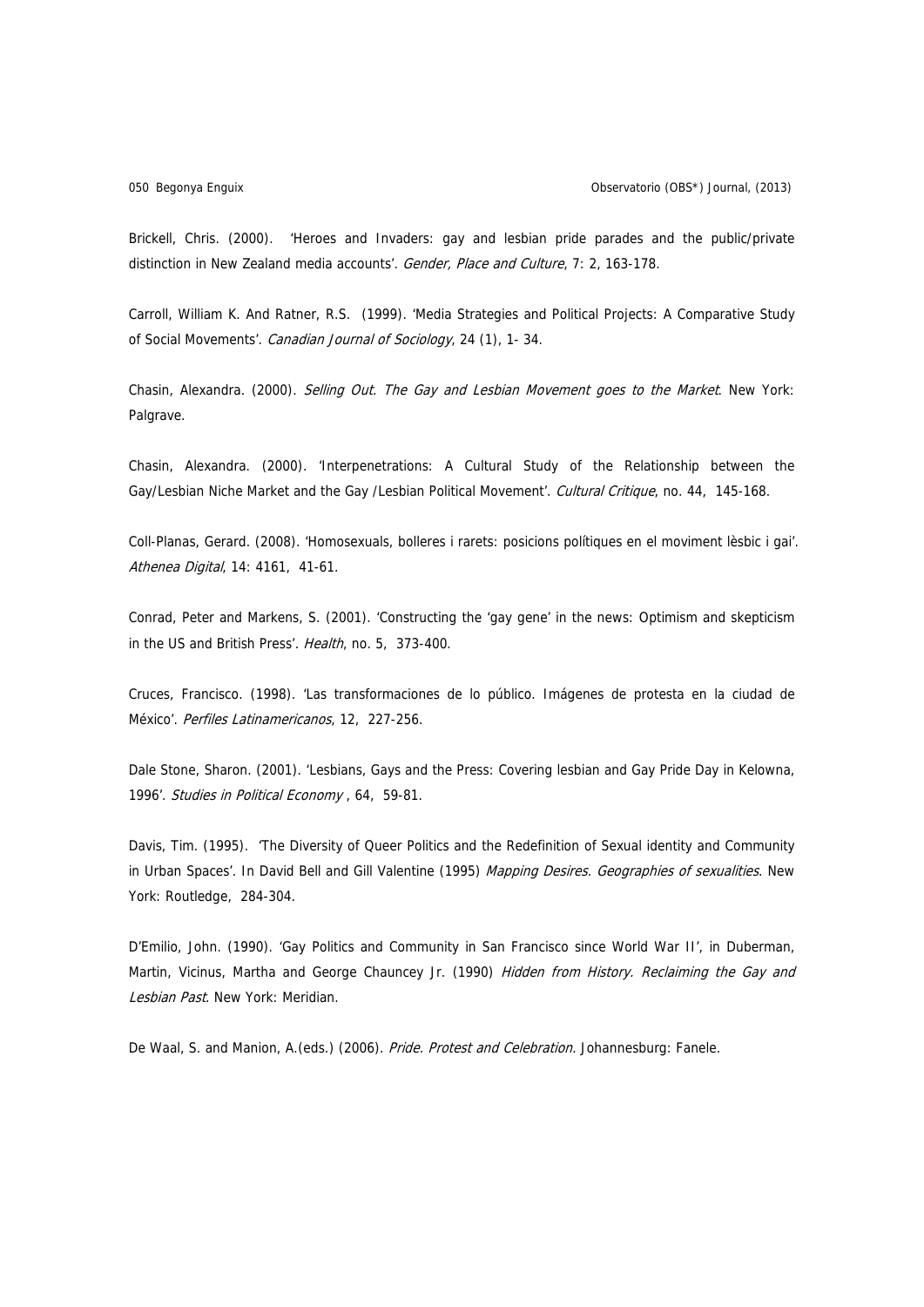Duberman, Martin, M. Vicinus and Chauncey Jr. G. (1990). Hidden from History. Reclaiming the Gay and Lesbian Past. New York: Meridian.

Engel, Stephen. (2002). 'Making a Minority: Understanding the Formation of the Gay and Lesbian Movement in the United States'. In Richardson, Diane and Steven Seidman (2002) Handbook of Lesbian and Gay Studies. London: Sage.

Enguix, Begonya. (2009a) 'Identities, Sexualities and Commemorations: Pride Parades, Public Space and Sexual Dissidence'. Anthropological Notebooks, vol. XV: 2, 15-35.

Enguix, Begonya. (2009b) 'Espacios y disidencias. El orgullo LGTB'. Quaderns-e, núm. 14/2009b: 1- 34.

Enguix, Begonya. (2010) 'Géneros, Sexualidades y Representación: El Orgullo en los Medios'. In Silveirinha, M. J., Ana Peixinho and Clara Santos (eds) (2010) Género e Culturas Mediáticas /Gender and Media Cultures. Coimbra: Mariposa Azual, pp. 635-671.

Epstein, Steven. (1987). 'Gay politics, Ethnic Identity: The limits of Social Constructionism'. Socialist Review, 17 ( 3-4)., 9-54.

Eves, Alison. (2004). 'Queer Theory, Butch/Femme Identities and Lesbian Space'. Sexualities, 7 (4), 480-496.

Gauntlett, David. (2008). Media, Gender and Identity. An Introduction. London: Routledge.

García Escalona, Emilia. (2000). 'Del armario al barrio': aproximación a un nuevo espacio urbano'. Anales de Geografía de la Universidad Complutense, 20, 437-449.

Gevisser, Mark and Cameron, E. (eds) (1995). Defiant Desire. Gay and Lesbian Lives in South Africa. London: Routledge.

Gevisser, Mark and Reid, G. (1995). Pride or Protest? Drag queens, comrades and the Lesbian and Gay Pride March'. In Gevisser, Mark and Edwin Cameron (eds) (1995) Defiant Desire. Gay and Lesbian Lives in South Africa. London: Routledge, 278-284.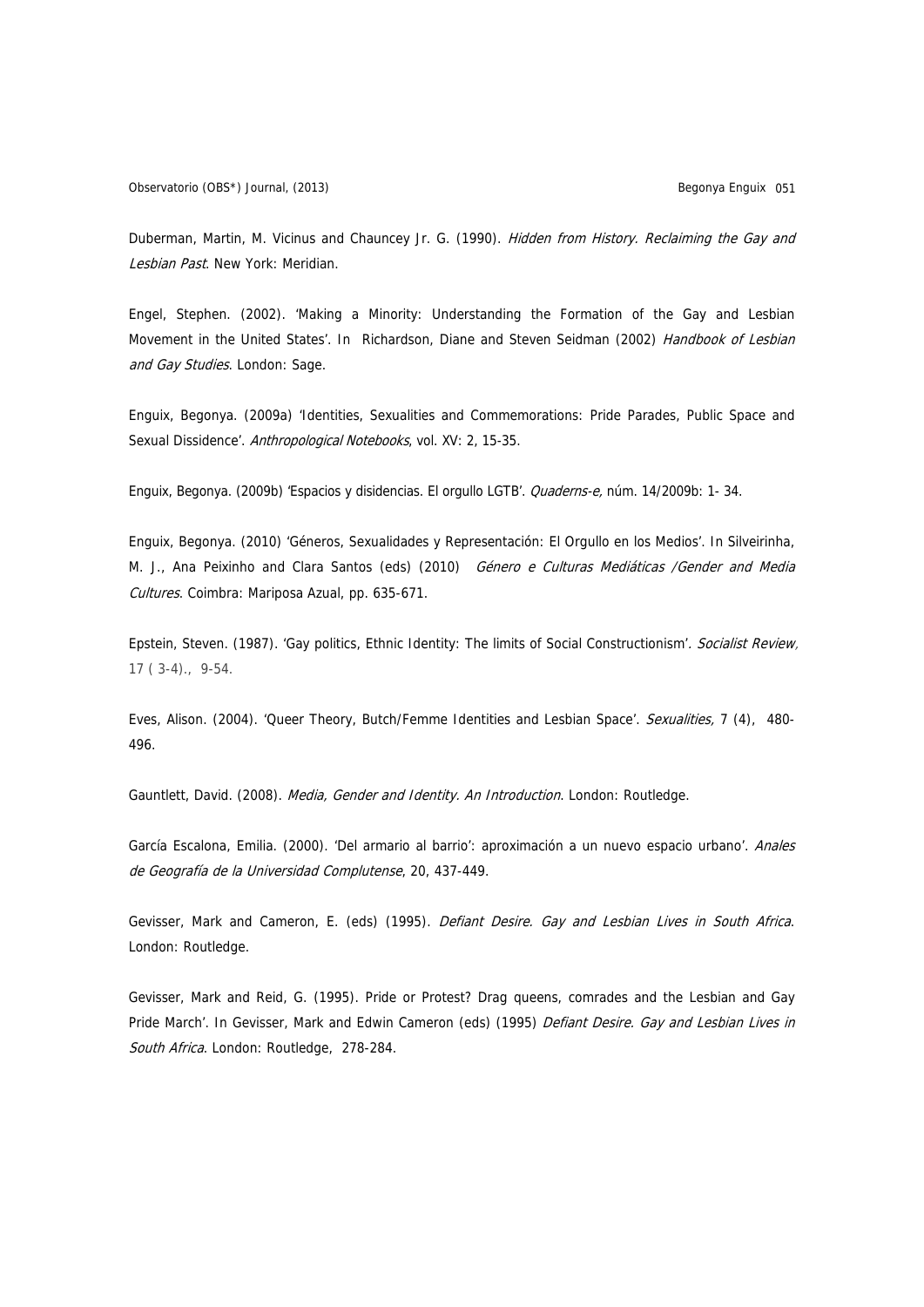Gibson, Rhonda`. (2004). 'Coverage of Gay males, Lesbians in Newspaper Lifestyle Sections in Newspaper research Journal'. Newspaper Research Journal http://findarticles.com/p/articles/mi\_qa3677/is\_200407/ai\_n9432119/ (retrieved 2 May 2011)

Gruszczynska, Anna. (2009). 'Sowing the Seeds of Solidarity in Public Space: Case Study of the Poznan March of Equality'. Sexualities 12, 312-333.

Halperin, David M. and Traub, V. (2009). Gay Shame. Chicago: The University of Chicago Press.

Hekma, Gert. (1999). 'Amsterdam' in Higgs, David (ed) , Queer Sites. Gay urban Histories since 1600. London: Routledge, 61-89.

Herdt, Gilbert (ed). (1992). Gay Culture in America. Essays from the Field. Boston: Beacon Press.

Herdt, Gilbert. (1992). 'Coming Out' as a Rite of passage: A Chicago Study'. In Herdt, Gilbert (ed) (1992) Gay Culture in America. Essays from the Field. Boston: Beacon Press, 29-67.

Hetherington, Kevin. (1998). Expressions of Identity. Space, Performance, Politics. London: Sage.

Higgs, David (ed). (1999). Queer Sites. Gay urban Histories since 1600. London: Routledge.

Holt, Martin y Griffin, C. (2003). 'Being Gay, Being Straight and Being Yourself: local and global Reflections on Identity, Authenticity and the Lesbian and Gay Scene'. European Journal of Cultural Studies, no. 6, 404-425.

Hubbard, Phil. (2000). 'Desire/disgust: mapping the moral contours of heterosexuality'. Progress in Human Geography, 24, 191-217.

Hubbard, Phil. (2001). 'Sex Zones: Intimacy, Citizenship and Public Space'. Sexualities 4 (1), 51-71.

Humphrey, Jill C. (1999). 'To Queer or Not to Queer a Lesbian and Gay Group? Sexual and Gendered Politics at the Turn of the Century'. Sexualities, 2, 223- 246.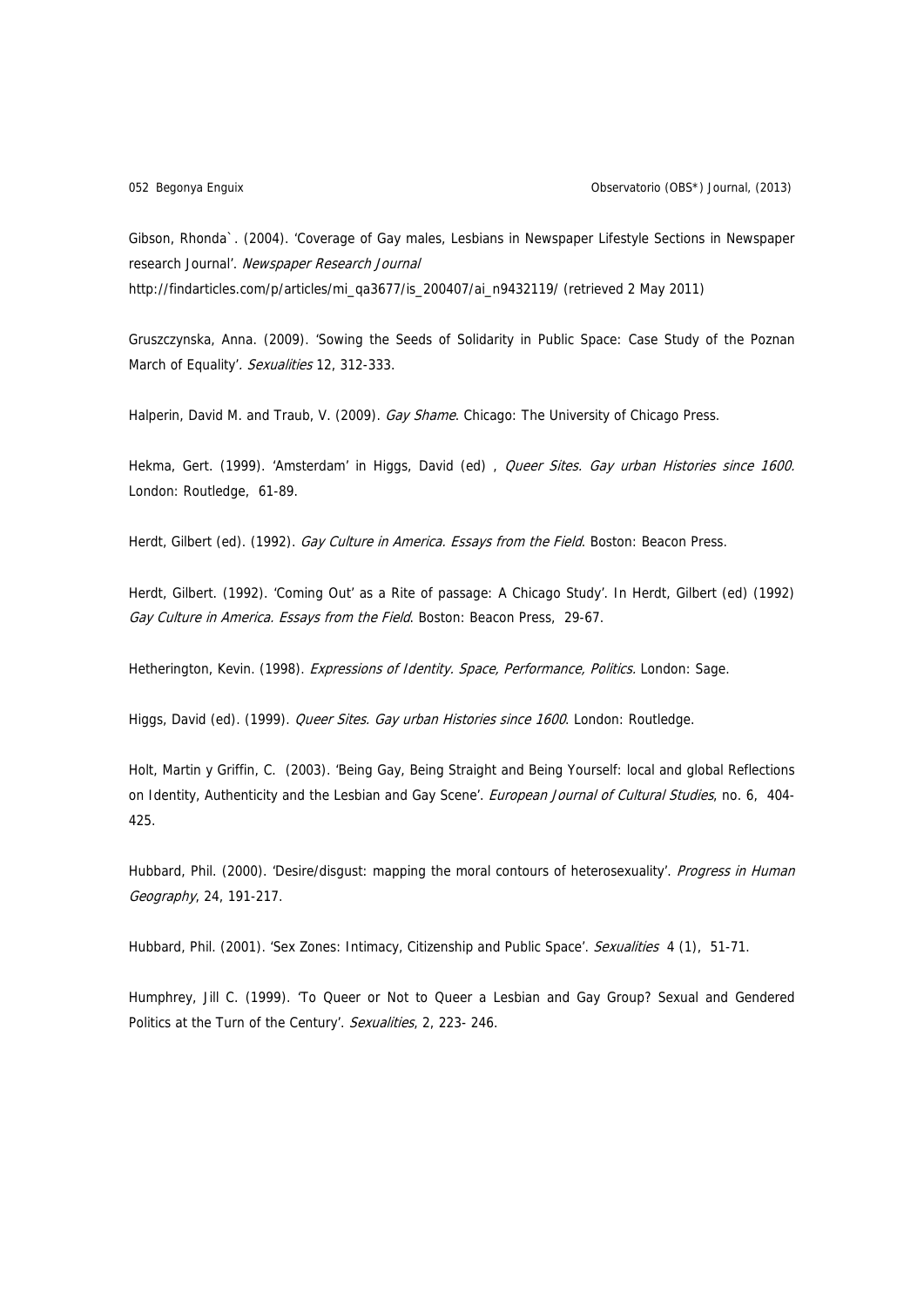Israel, Lorna, Q. (2006) 'The Lesbians as one of the guys: media coverage of Gay Pride marches'. Community and Independent Media, 1, 75-81.

Johnston, Lynda. (2005) Queering Tourism. Paradoxical Performances of Gay Pride Parades. London: Routledge.

Kates, Steven M. and Belk, Russell W. (2001). 'The Meanings of Lesbian and Gay Pride Day: Resistance through Consumption and Resistance to Consumption'. Journal of Contemporary Ehnography, vol. 30, 392-429.

Kerrell Richard H. (1992). 'The Symbolic Strategies of Chicago's Gay and Lesbian Pride Day Parade'. In Herdt, Gilbert (ed) (1992) Gay Culture in America. Essays from the Field. Boston: Beacon, 225-253.

Knopp, L. (1995). 'Sexuality and Urban Space: A Framework for Analysis'. In David Bell and Gill Valentine (1995) Mapping Desires. Geographies of sexualities. New York: Routledge, 149-164.

Lundberg, Anna. (2007). 'Queering Laughter in the Stockholm Pride Parade'. International Review of Social History, 52, 169-187.

Lloyd, Mora. (2005). Beyond Identity Politics. Feminism, Power and Politics. London: Sage.

Markwell, Kevin. (2002). 'Mardi Gras Tourism and the construction of Sydney as an International Gay and Lesbian City'. GLO 8:1-2, 81-99.

Markwell, Kevin and Waitt, Gordon. (2009). 'Festivals, Space and Sexuality: Gay Pride in Australia'. Tourism Geographies, 11 (2) 143-168.

Miller, David. (1995). 'Introducing the 'gay gene': media and scientific representation'. Public Understanding of Science, 4 (3) 269-284.

Mira, Alberto. (2004). De Sodoma a Chueca. Madrid: Egales.

MIrabet i Mullol, Antoni. (1984). Homosexualitat Avui. Barcelona: Edhasa.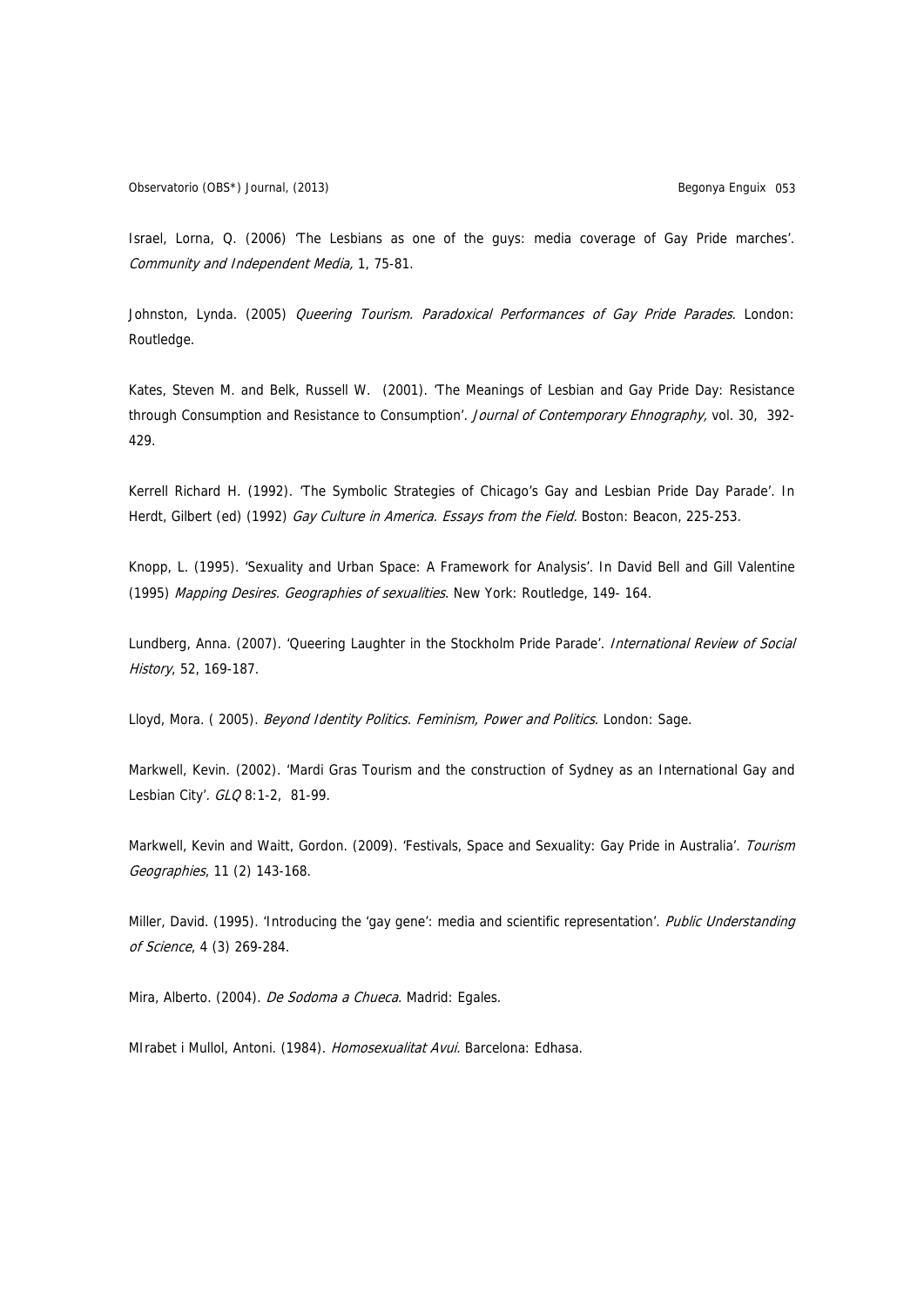054 Begonya Enguix Observatorio (OBS\*) Journal, (2013)

Osborne, Raquel. (2006). 'Entre el rosa y el violeta (Lesbianismo, feminismo y movimiento gay: relato de unos amores difíciles[1])', Labrys, études féministes [http://www.unb.br/ih/his/gefem/labrys10/espanha/raquel.htm#\\_ftn1](http://www.unb.br/ih/his/gefem/labrys10/espanha/raquel.htm#_ftn1) (retrieved june 2009)

Peñaloza, Lisa. (2000). 'The Commodification of the American West: Marketers' Production of Cultural Meanings at the Trade Show'. Journal of Marketing, 64 (4) 82-109.

Pérez Cánovas, Nicolás. (1996). Homosexualidad. Homosexuales y uniones homosexuales en el Derecho Español. Granada: Comares.

Petit, Jordi and Pineda, Empar. (2008). 'El movimiento de liberación de gays y lesbianas durante la transición (1975-1981). In Ugarte Pérez, Javier (ed) (2008) *Una Discriminación Universal. La* Homosexualidad bajo el Franquismo y la Transición. Madrid: Egales, 171-197.

Petit, Jordi. (2003). 25 años más. Una perspectiva sobre el pasado, el presente y futuro del movimiento de Gays, lesbianas, bisexuales y transexuales. Barcelona: Icaria.

Piñuel Raigada, José Luis. (2002). 'Epistemología, metodología y técnicas del análisis de contenido'. Estudios de Sociolingüística, 3(1) 1-42.

Ragusa, Angela Theresa .(2003) . Social Change in the Media: Gay, Lesbian, Bi, Trans and Queer (GLBTQ) Representation and Visibility in The New York Times. A Critical, Qualitative Social-Historical Content Analysis of The New York Times. PhD Dissertation, http://scholar.lib.vt.edu/theses/available/etd-01232003-180107/unrestricted/Angelaragusadissert.pdf (retrieved 10 May 2011)

Richardson, Diane and Seidman, Steven. (2002). Handbook of Lesbian and Gay Studies. London, Sage.

Rimmerman, Craig A. (2008). The Lesbian and Gay Movements. Assimilation or Liberation?. Boulder: Westview.

Rooke, Alison. (2007). 'Navigating Embodied Lesbian Cultural Space: Toward a Lesbian habitus'. Space and Culture, 10, 231- 252.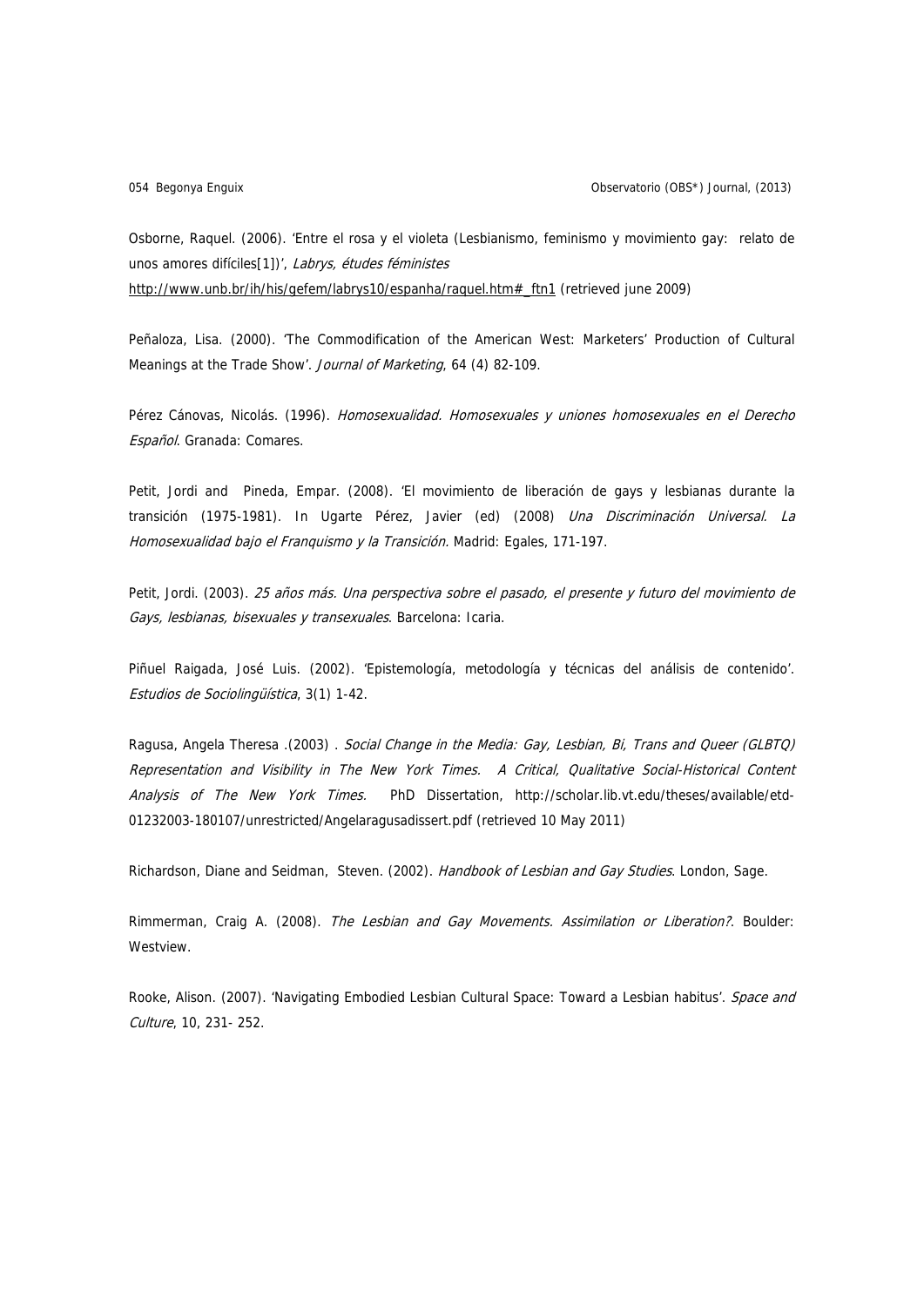Observatorio (OBS\*) Journal, (2013) Begonya Enguix 055

Ross, Karen. (2010). Gendered Media: Women, Men and identity politics. Lanham, MD: Rowman and Littlefield.

Sender, Katherine. (2002). 'Business, not politics' Gays, Lesbians, Transgender People and the Consumer Sphere. New York: GLAAD Center for the Study of Media and Society.

Shner, D. And Aviv, C. (eds.) (2006). American Queer. Now and Then. Boulder: Paradigm.

Taylor, Verta, Elizabeth Kaminsky and Kimberly Dugan. (2002). 'From the Bowery to the Castro: Communities, Identities and Movements'. In Richardson, Diane and Steven Seidman (eds) (2002) Handbook of Lesbian and Gay Studies. London: Sage, 99-114.

Trujillo Barbadillo, Gracia. (2008). Deseo y Resistencia. Treinta años de movilización lesbiana en el Estado Español. Madrid: Egales.

Turner, Victor W. (1988). El Proceso Ritual. Estructura y Antiestructura. Madrid: Taurus.

Ugarte Pérez, Javier (ed). (2008). *Una Discriminación Universal. La Homosexualidad bajo el Franquismo y* la Transición. Madrid: Egales.

Valentine, Gill. (2002). 'Queer Bodies and the Production of space'. In D. Richardson y S. Seidman (eds) (2002) Handbook of Lesbian and Gay Studies. London: Sage, 145-160.

van Ingen, Cathy. (2003). 'Geographies of Gender, Sexuality and Race: reframing the focus of space in sport sociology'. *Internacional Review for the Sociology of Sport*, vol. 38, 201-216.

van Zoonen, Liesbet. (1994). Feminist Media Studies. London: Sage.

Vergara, Elena et al. (2007). El camino hacia la igualdad. · 30 Años de lucha por los derechos LGTB en el Estado Español. Madrid: COGAM (Colectivo de Lesbianas, Gays, Transexuales y bisexuales de Madrid).

Villaamil, Fernando. (2004). La Transformación de la Identidad Gay en España. Madrid: Libros de la Catarata.